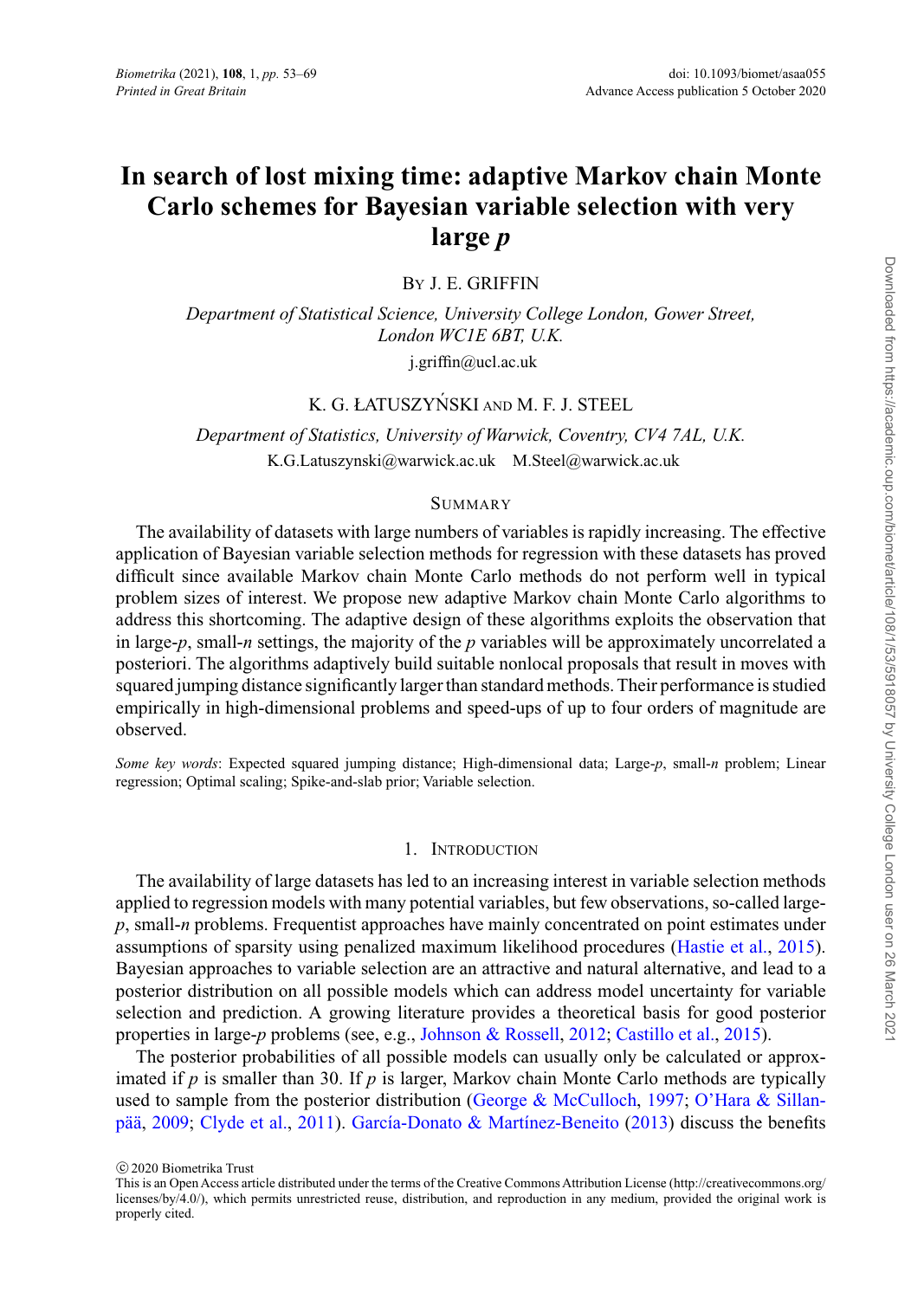of such methods. The most widely used Markov chain Monte Carlo algorithm in this context is the Metropolis–Hastings sampler, where new models are proposed using add-delete-swap samplers [\(Brown et al.,](#page-15-0) [1998](#page-15-0); [Chipman et al.](#page-15-0), [2001\)](#page-15-0). For example, this approach is used by [Nikooienejad et al.](#page-16-0) [\(2016](#page-16-0)) in a binary regression model with a nonlocal prior for the regression coefficients on a dataset with 7129 genes. Some supporting theoretical understanding of convergence is available for the add-delete-swap samplers, e.g., conditions for rapid mixing in linear regression models have been derived by[Yang et al.](#page-16-0) [\(2016](#page-16-0)). Others have considered more targeted moves in model space. For example, Titsias  $& Yau (2017)$  $& Yau (2017)$  $& Yau (2017)$  introduce the Hamming ball sampler which more carefully selects the proposed model in a Metropolis–Hastings sampler, in a similar way to shotgun variable selection [\(Hans et al.](#page-15-0), [2007](#page-15-0)), and [Schäfer & Chopin](#page-16-0) [\(2013\)](#page-16-0) develop a sequential Monte Carlo method that uses a sequence of annealed posteriors. Several authors use more general shrinkage priors and develop suitable Markov chain Monte Carlo algorithms for high-di[mensional problems \(see, e.g.,](#page-15-0) [Bhattacharya et al.,](#page-15-0) [2016\)](#page-15-0). Nonlocal priors (Johnson & Rossell, [2012\)](#page-15-0) are adopted in [Shin et al.](#page-16-0) [\(2018\), who use screening for high dimensions.](#page-16-0) Zanella & Roberts [\(2019](#page-16-0)) combine Markov chain Monte Carlo and importance sampling ideas in their tempered Gibbs sampler.

The challenge of performing Markov chain Monte Carlo for Bayesian variable selection in high dimensions has led to several developments sacrificing exact posterior exploration. For example, [Liang et al.](#page-15-0) [\(2013](#page-15-0)) use the stochastic approximation Monte Carlo algorithm [\(Liang et al.,](#page-15-0) [2007](#page-15-0)) to efficiently explore model space. In another direction, variable selection can be performed as a post-processing step after fitting a model including all variables (see, e.g., [Bondell & Reich](#page-15-0), [2012](#page-15-0); [Hahn & Carvalho,](#page-15-0) [2015](#page-15-0)). Several authors develop algorithms that focus on high posterior probability models. In particular, [Rockova & George](#page-16-0)  $(2014)$  $(2014)$  propose a deterministic expectationmaximization-based algorithm for identifying posterior modes, while [Papaspiliopoulos & Rossell](#page-16-0) [\(2017](#page-16-0)) develop an exact deterministic algorithm to find the most probable model of any given size in block-diagonal design models.

Alternatively, Markov chain Monte Carlo methods for variable selection can be tailored to the data to allow faster convergence and mixing using adaptive ideas (see, e.g., [Green et al.](#page-15-0), [2015](#page-15-0), § 2.4, and references therein). Several strategies have been developed in the literature for both the Metropolis-type algorithms [\(Ji & Schmidler](#page-15-0), [2013](#page-15-0); [Lamnisos et al.,](#page-15-0) [2013\)](#page-15-0) and Gibbs samplers [\(Nott & Kohn,](#page-16-0) [2005;](#page-16-0) [Richardson et al.,](#page-16-0) [2010\)](#page-16-0). Our proposal is a Metropolis–Hastings kernel that learns the relative importance of the variables, unlike previous work (see, e.g., [Ji & Schmidler](#page-15-0), [2013](#page-15-0); [Lamnisos et al.,](#page-15-0) [2013](#page-15-0)). A similar strategy is used by [Zanella & Roberts](#page-16-0) [\(2019\)](#page-16-0) in a Gibbs sampling framework. This leads to substantially more efficient algorithms than commonly used methods in high-dimensional settings, and for which the computational cost of one step scales linearly with *p*. The algorithms adaptively build suitable nonlocal Metropolis–Hastings-type proposals that result in moves with expected squared jumping distance [\(Gelman et al.,](#page-15-0) [1996](#page-15-0)) significantly larger than standard methods. In idealized examples the limiting versions of our adaptive algorithms converge in  $\mathcal{O}(1)$  and result in super-efficient sampling. They outperform independent sampling in terms of the expected squared jump distance and also in the sense of the central limit theorem asymptotic variance. This is in contrast to the behaviour of optimal local random walk Metropolis algorithms that on analogous idealized targets need at least  $\mathcal{O}(p)$  samples to converge [\(Roberts et al.](#page-16-0), [1997\)](#page-16-0). The performance of our algorithms is studied empirically in realistic high-dimensional problems for both synthetic and real data. In particular, in § [4.1,](#page-10-0) for a well-studied synthetic data example, speed-ups of up to four orders of magnitude are observed compared to standard algorithms. Moreover, in  $\S 4.2$ , we show the efficiency of the method in the presence of multicollinearity on a real-data example with  $p = 100$  variables, and in § [4.3,](#page-13-0) we present real-data gene expression examples with  $p = 22576$  and with  $p = 79748$ , and reliably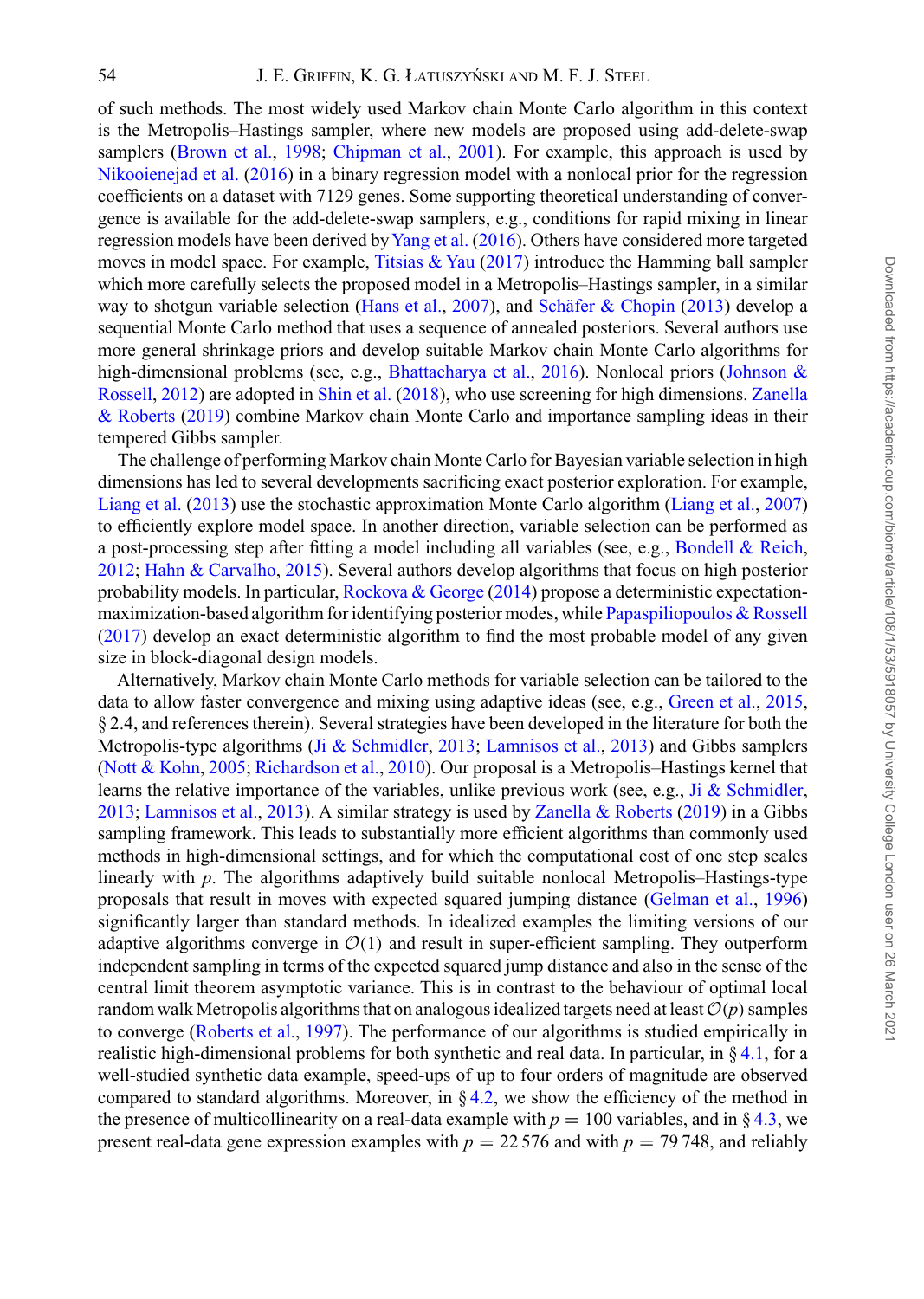<span id="page-2-0"></span>estimate the posterior inclusion probabilities for all variables. The [Supplementary Material](https://academic.oup.com/biomet/article-lookup/doi/10.1093/biomet/asaa055#supplementary-data) has results from three datasets with moderate *p* and high correlations used in [Schäfer & Chopin](#page-16-0) [\(2013](#page-16-0)), indicating that our algorithms outperform most other methods in the literature. The algorithms have the potential to be parallelized across the multiple chains and to be applied to non-Gaussian models or more general prior structures.

## 2. Design of the adaptive samplers

## 2.1. *The setting*

Our approach is applicable to general regression settings, but we will focus on normal linear regression models. This will allow for clean efficiency comparisons independent of model-specific sampling details, e.g., of a reversible jump implementation. We define  $\gamma = (\gamma_1, \dots, \gamma_p) \in \Gamma$  ${0, 1}^p$  to be a vector of indicator variables with  $\gamma_i = 1$  if the *i*th variable is included in the model and  $p_{\gamma} = \sum_{j=1}^{p} \gamma_j$ . We consider the model specification

$$
y = \alpha 1_n + X_{\gamma} \beta_{\gamma} + e, \qquad e \sim N(0, \sigma^2 I_n),
$$

where *y* is an  $(n \times 1)$ -dimensional vector of responses,  $a_q$  represents a *q*-dimensional column vector with entries *a*, and  $X<sub>V</sub>$  is an ( $n \times p<sub>V</sub>$ )-dimensional data matrix formed using the included variables. We consider Bayesian variable selection and, for clarity of exposition and validity of comparisons, we will assume the commonly used prior structure

$$
p(\alpha, \sigma^2, \beta_\gamma, \gamma) \propto \sigma^{-2} p(\beta_\gamma \mid \sigma^2, \gamma) p(\gamma), \tag{1}
$$

with  $\beta_{\gamma}$  |  $\sigma^2$ ,  $\gamma \sim N(0, \sigma^2 V_{\gamma})$ , and  $p(\gamma) = h^{p_{\gamma}}(1-h)^{p-p_{\gamma}}$ . The hyperparameter 0 < *h* < 1 is the prior probability that a particular variable is included in the model, and  $V<sub>\gamma</sub>$  is often chosen as proportional to  $(X_{\gamma}^T X_{\gamma})^{-1}$ , a *g*-prior, or to the identity matrix. In both cases, the marginal likelihood  $p(y | y)$  can be calculated analytically. The prior can be further extended with hyperpriors, for example adopting  $h \sim Be(a, b)$ .

We will consider sampling from the target distribution  $\pi_p(\gamma) = p(\gamma | y)$  using a nonsymmetric Metropolis–Hastings kernel. Let the probability of proposing to move from model  $\gamma$  to  $\gamma'$  be

$$
q_{\eta}(\gamma, \gamma') = \prod_{j=1}^{p} q_{\eta, j}(\gamma_j, \gamma'_j), \qquad (2)
$$

where  $\eta = (A, D) = (A_1, \dots, A_p, D_1, \dots, D_p), q_{\eta, j}(\gamma_j = 0, \gamma'_j = 1) = A_j$  and  $q_{\eta, j}(\gamma_j = 1, \gamma'_j = 1)$  $0 = D_i$ . The proposal can be quickly sampled, the parameterization allows optimization of the expected squared jumping distance, and multiple variables can be added to or deleted from the model in one iteration. The proposed model is accepted using the standard Metropolis–Hastings acceptance probability

$$
a_{\eta}(\gamma, \gamma') = \min\left\{1, \frac{\pi_p(\gamma')q_{\eta}(\gamma', \gamma)}{\pi_p(\gamma)q_{\eta}(\gamma, \gamma')}\right\}.
$$

## 2.2. *In search of lost mixing time: optimizing the sampler*

The transition kernel in (2) is highly parameterized, with 2*p* parameters, and these will be tuned using adaptive Markov chain Monte Carlo methods (see, e.g., [Andrieu & Thoms,](#page-15-0) [2008;](#page-15-0)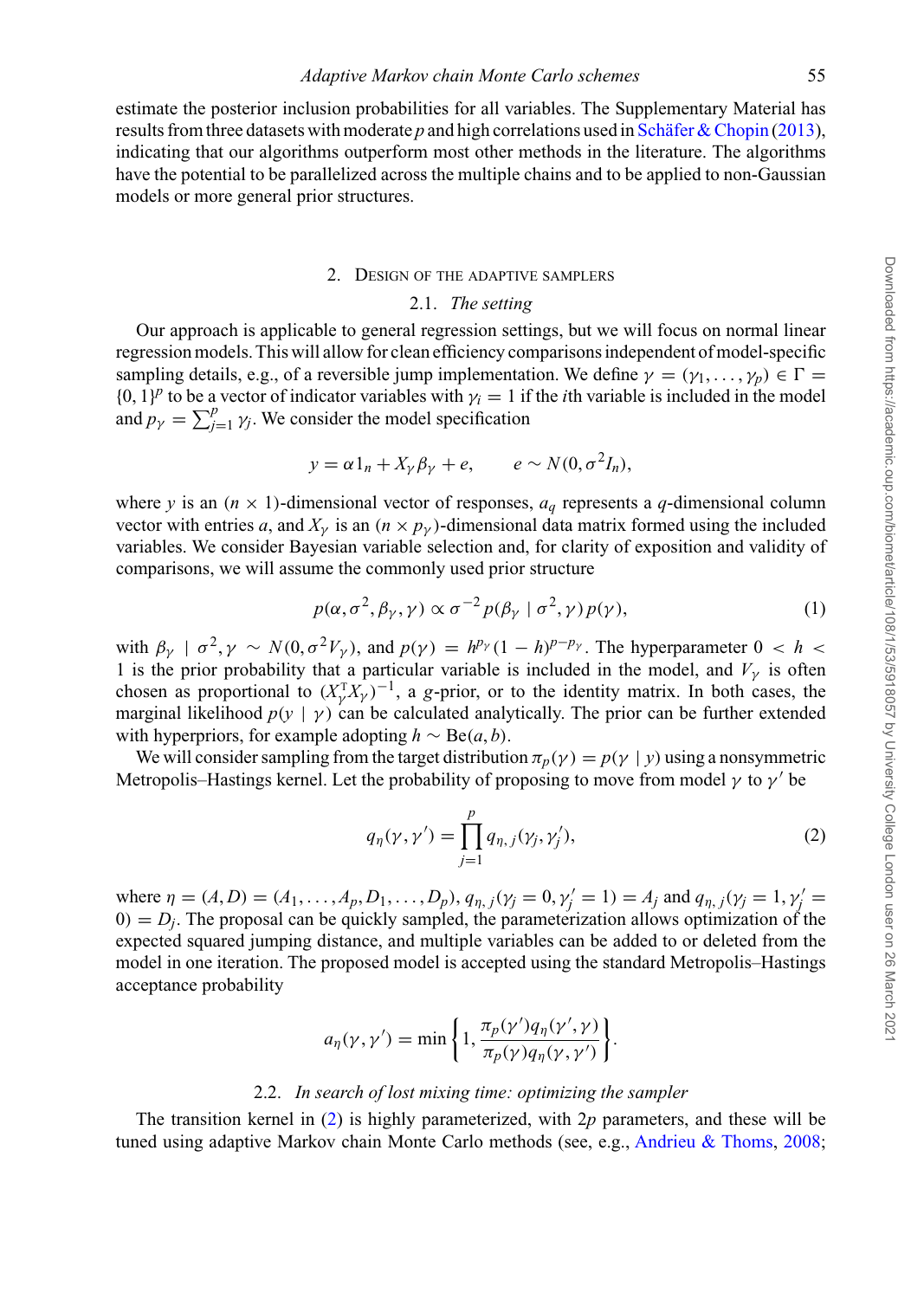<span id="page-3-0"></span>[Roberts & Rosenthal](#page-16-0), [2009;](#page-16-0) [Green et al.](#page-15-0), [2015\)](#page-15-0). These methods allow the tuning of parameters on the fly to improve mixing using some computationally accessible performance criterion whilst maintaining the ergodicity of the chain. Suppose that  $\mu_p$  is a *p*-dimensional probability density function which has the form  $\mu_p = \prod_{j=1}^p f$ . A commonly used result is that the optimal scale of a random walk proposal for  $\mu_p$  leads to a mean acceptance rate of 0.234 as  $p \to \infty$  for some smooth enough *f* . The underlying analysis also implies that the optimized random walk Metropolis will converge to stationarity in  $\mathcal{O}(p)$  steps. This is a useful guide even in moderate dimensions, and well beyond the restrictive independent, identically distributed product form assumption of [Roberts et al.](#page-16-0) [\(1997\)](#page-16-0). [Lamnisos et al.](#page-15-0) [\(2013](#page-15-0)) show that this rule can be effectively used to tune a Metropolis–Hastings sampler for Bayesian variable selection. However, other results suggest that other optimal scaling rules could work well in Bayesian variable selection problems. Firstly, [Neal et al.](#page-16-0) [\(2012\)](#page-16-0) establish, under additional regularity conditions, that if *f* is discontinuous, the optimal mean acceptance rate for a Metropolis–Hastings random walk is  $e^{-2} \approx 0.1353$  and the chain mixes in  $O(p^2)$  steps, an order of magnitude slower than with smooth target densities *f* . Rather surprisingly, [Lee & Neal](#page-15-0) [\(2018](#page-15-0)) show that the optimally tuned independence sampler in this setting recovers the  $O(p)$  mixing and acceptance rate of 0.234 without any additional smoothness conditions. Secondly, [Roberts](#page-16-0) [\(1998](#page-16-0)) considers optimal scaling of the random walk Metropolis–Hastings algorithm on  $\Gamma = \{0, 1\}^p$  for the product measures

$$
\mu_p(\gamma_1,\ldots,\gamma_p)=s^{p_\gamma}(1-s)^{p-p_\gamma}, \qquad \gamma=(\gamma_1,\ldots,\gamma_p)\in\Gamma, \quad 0
$$

If *s* is close to  $1/2$ , the optimal  $\mathcal{O}(p)$  mixing rate occurs as *p* tends to infinity if the mean acceptance rate is 0.234. If  $s \to 0$  as  $p \to \infty$ , the numerical results of [Roberts](#page-16-0) [\(1998,](#page-16-0) § 3) indicate that the optimally tuned random walk Metropolis proposes to change two γ*j*s at a time, but that the acceptance rate deteriorates to zero resulting in the chain not moving. This suggests that the actual mixing in this regime is slower than the  $\mathcal{O}(p)$  observed for smooth continuous densities.

In Bayesian variable selection, it is natural to assume that the variables differ in posterior inclusion probabilities and so we consider target densities that have the form

$$
\pi_p(\gamma) = \prod_{j=1}^p \pi_j^{\gamma_j} (1 - \pi_j)^{1 - \gamma_j}, \qquad \gamma \in \Gamma,
$$
\n(3)

where  $0 < \pi_j < 1$  for  $j = 1, \ldots, p$ . Consider the nonsymmetric Metropolis–Hastings algorithm with the product form proposal  $q_{\eta}(\gamma, \gamma')$  given by [\(2\)](#page-2-0) targeting the posterior distribution given by (3). Note that  $\alpha_{\eta}(\cdot, \cdot) \equiv 1$  for any choice of  $\eta = (A, D)$ , satisfying

$$
\frac{A_j}{D_j} = \frac{\pi_j}{1 - \pi_j} \qquad \text{for every } j.
$$
\n(4)

To discuss optimal choices of  $\eta$ , we consider several commonly used criteria for Markov chains with stationary distribution  $\pi$  and transition kernel *P* on a finite discrete state space  $\Gamma$ . The mixing time of a Markov chain [\(Roberts & Rosenthal](#page-16-0), [2004](#page-16-0)) is  $\rho := \min\{t : \max_{\gamma \in \Gamma} ||P^t(\gamma, \cdot) \pi(\cdot) \|_{TV} < 1/2$ , where  $\| \cdot \|_{TV}$  is the total variational norm. If  $\Gamma = \{0, 1\}^p$ , it is natural to define the expected squared jumping distance [\(Gelman et al.](#page-15-0), [1996](#page-15-0)) as  $E_{\pi}$   $\left(\sum_{i=1}^{p}$  $\gamma_{j=1}^{p} |\gamma_{j}^{(0)} - \gamma_{j}^{(1)}|^2$ where  $\gamma^{(0)}$  and  $\gamma^{(1)}$  are two consecutive values in a Markov chain trajectory, which is the average number of variables changed in one iteration. Suppose that the Markov chain is ergodic; then, for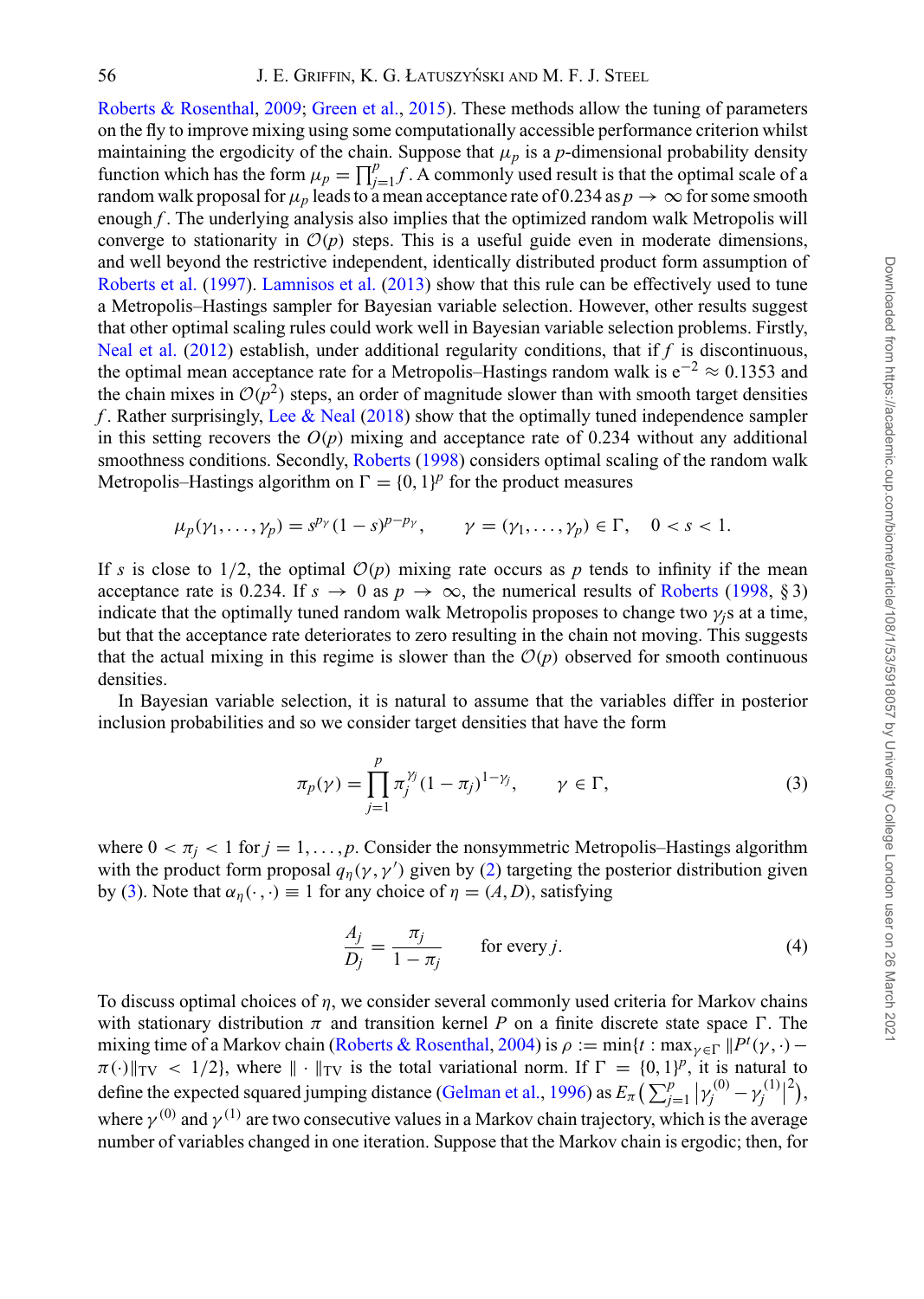<span id="page-4-0"></span>any function  $f: \Gamma \to \mathbb{R}, \frac{1}{\sqrt{2}}$  $\frac{1}{n} \sum_{k=0}^{n-1} f(\gamma^{(k)}) \stackrel{D}{\to} N(E_{\pi}f, \sigma_{P,f}^2)$ , where the constant  $\sigma_{P,f}^2$  depends on the transition kernel *P* and function *f*. Consider transition kernels  $P_1$  and  $P_2$ . If  $\sigma_{P_1,f}^2 \le \sigma_{P_2,f}^2$ for every *f*, then  $P_1$  dominates  $P_2$  in Peskun ordering [\(Peskun](#page-16-0), [1973\)](#page-16-0). If  $P_1$  dominates all other kernels from a given class, then *P*<sup>1</sup> is optimal in this class with respect to Peskun ordering. Apart from toy examples, Peskun ordering can rarely be established without further restrictions. Hence, for the variable selection problem, where posterior inclusion probabilities are often of interest, we consider Peskun ordering for the class  $\mathbb{L}(\Gamma)$  of linear combinations of univariate functions,

$$
\mathbb{L}(\Gamma) := \left\{ f : \Gamma \to \mathbb{R} : f(\gamma) = a_0 + \sum_{j=1}^p a_j f_j(\gamma_j) \right\}.
$$
 (5)

We consider two proposals which satisfy [\(4\)](#page-3-0): the independent proposal for which  $A_j = 1 - D_j =$  $\pi_j$ , and the informed proposal for which  $A_j = \min\left(1, \frac{\pi_j}{1-\pi_j}\right)$  and  $D_j = \min\left(1, \frac{1-\pi_j}{\pi_j}\right)$ . The following proposition shows that the informed proposal has more desirable properties.

Proposition 1. *Consider the class of Metropolis–Hastings algorithms with target distribution given by* [\(3\)](#page-3-0)*, and proposal q*η(γ , γ ) *given by* [\(2\)](#page-2-0) *with the independent or informed proposal. Let*  $var_{π}$ *f be the stationary variance of f under*  $π_p(γ)$  *and*  $π<sup>(j)</sup> := {1 − π<sub>j</sub>, π<sub>j</sub>}$ *. Then:* 

- (i) *The independent proposal leads to*
	- (a) *independent sampling and optimal mixing time*  $\rho = 1$ ;
	- (b) the expected squared jumping distance  $E_{\pi}(\Delta^2) = 2 \sum_{j=1}^{p} \pi_j (1 \pi_j)$ ;
	- (c) the asymptotic variances  $\sigma_{P,f}^2 = \text{var}_{\pi}f$  for arbitrary f and  $\sigma_{P,f}^2 = \text{var}_{\pi}f =$  $\sum_{j=1}^p a_j^2 \text{var}_{\pi^{(j)}} f_j$  *for*  $f \in \mathbb{L}(\Gamma)$ .
- (ii) *The informed proposal leads to*
	- (a) the expected squared jumping distance  $E_{\pi}(\Delta^2) = 2 \sum_{j=1}^{p} \min(1 \pi_j, \pi_j)$ , which is *maximal;*
	- (b) *the asymptotic variance*  $\sigma_{P,f}^2 = \sum_{j=1}^p p_j^2$ *p*<sub>*j*</sub> = 1</sub>  $\left\{2 \max(1 - \pi_j, \pi_j) - 1\right\} a_j^2 \text{Var}_{\pi^{(j)}} f_j \text{ for } f \in$  $L(\Gamma)$ , which is optimal with respect to the Peskun ordering for the class of linear *functions*  $\mathbb{L}(\Gamma)$  *defined in* (5).

*Remark* 1. The differences of the expected squared jumping distance and asymptotic variance for the two proposals is largest when  $\pi_i$  is close to 1/2.

*Remark* 2. In discrete spaces, [Schäfer & Chopin](#page-16-0) [\(2013\)](#page-16-0) argue that the mutation rate

$$
\bar{a}_{\mathbf{M}} = \int \mathbb{I}(\gamma + \gamma') a_{\eta}(\gamma, \gamma') q_{\eta}(\gamma, \gamma') \pi(\gamma) d\gamma' d\gamma,
$$

which excludes moves which do not change the model, is more appropriate than the average acceptance rate. The mutation rate is  $\overline{a}_M = 1 - \prod_{j=1}^p \left\{ (1 - \pi_j)^2 + \pi_j^2 \right\}$  with independent sampling and  $\bar{a}_{\text{M}} = 1 - \prod_{j=1}^{p} |2\pi_j - 1|$  with the informed proposal. Therefore, the informed proposal always leads to a higher mutation rate.

*Remark* 3. [Zanella](#page-16-0) [\(2020](#page-16-0)) discusses a framework for designing informed proposals in discrete spaces, and discusses optimal choices under Peskun ordering.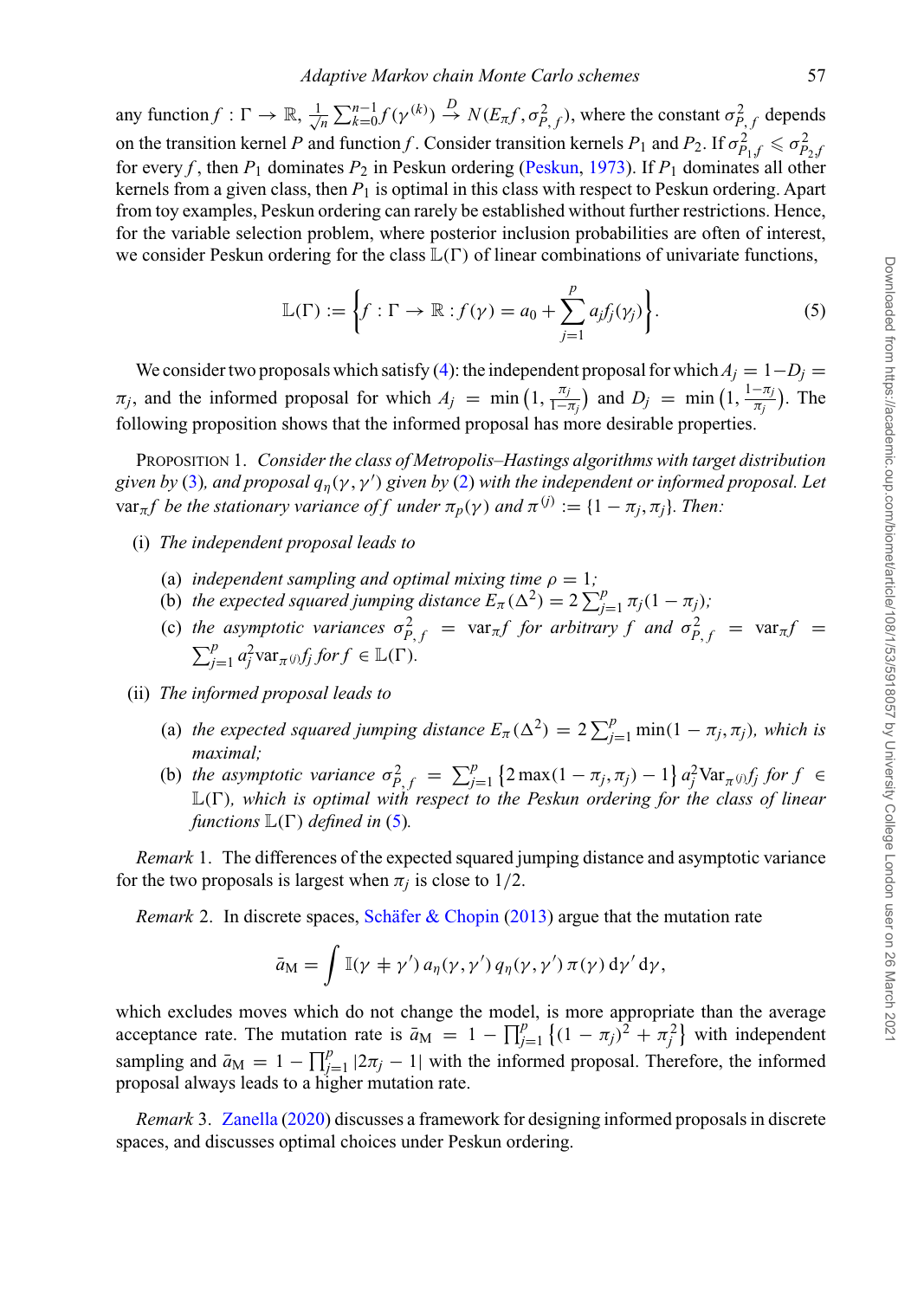<span id="page-5-0"></span>

Fig. 1. The solid black line shows pairs  $(A_i, D_j)$  corresponding to  $\pi =$ 1/3 and  $\zeta_j \in [0, 1]$  in (6). The independent proposal (i), marked with a triangle, is a shrunk version of the informed proposal (ii), marked with a bullet.

These results suggest that the informed proposal should be preferred to the independent proposal when designing a Metropolis–Hastings sampler for idealized posteriors of the form in [\(3\)](#page-3-0). In practice, the posterior distribution will not have a product form, but can anything be said about its form when *p* is large? The following result sheds some light on this issue. We define  $BF_j(\gamma_{-j})$  to be the Bayes factor of including the *j*th variable given the values of  $\gamma_{-j} = (\gamma_1, \dots, \gamma_{j-1}, \gamma_{j+1}, \dots, \gamma_p)$ and denote by  $\gamma_0$  the vector  $\gamma$  without  $\gamma_i$  and  $\gamma_k$ .

PROPOSITION 2. Let 
$$
a = \frac{BF_j(\gamma_k=1,\gamma_0)}{BF_j(\gamma_k=0,\gamma_0)}
$$
. If (i)  $a \to 1$  or (ii)  $a \to A < \infty$  and BF<sub>j</sub>( $\gamma_k = 0, \gamma_0$ ) $h \to 0$  then  $p(\gamma_j = 1 | \gamma_k = 1, \gamma_0) \to p(\gamma_j = 1 | \gamma_k = 0, \gamma_0)$ .

This result gives conditions under which  $\gamma_i$  and  $\gamma_k$  are approximately independent. Condition (ii) is interesting in large *p* settings:  $\gamma_i$  and  $\gamma_k$  are approximately independent if *p* is large, and so *h* is small, and  $BF_j(\gamma_k = 0, \gamma_0)$  is not large, i.e., the evidence in favour of including  $\gamma_j$ is not large. This will be the case for all variables apart from the most important. Although this result provides some reassurance, there will be some posterior correlation in many problems, and the informed proposal may propose changing too many variables, leading to low acceptance rates. This can be addressed by using a scaled proposal of the form

$$
A_j = \zeta_j \min\left(1, \frac{\pi_j}{1 - \pi_j}\right), \qquad D_j = \zeta_j \min\left(1, \frac{1 - \pi_j}{\pi_j}\right). \tag{6}
$$

The family of these proposals for  $\zeta_i \in [0, 1]$  form a line segment for  $(A_i, D_i)$  between  $(0, 0)$ and  $\{\min(1, \frac{\pi_j}{1-\pi_j}), \min(1, \frac{1-\pi_j}{\pi_j})\}\$ , which is illustrated in Fig. 1. The independent proposal corresponds to the point on this line where  $\zeta_i = \max(\pi_i, 1 - \pi_i)$ .

In the next section we devise adaptive Markov chain Monte Carlo algorithms to tune proposals of the form [\(2\)](#page-2-0) so that the  $A_i$  and  $D_i$  lie approximately on this line. Larger values of  $\zeta_i$  tend to lead to larger jumps, whereas smaller values of  $\zeta_i$  tend to increase acceptance. These algorithms aim to find a point which balances this trade-off. We define two strategies for adapting  $\eta$ : exploratory individual adaptation and adaptively scaled individual adaptation.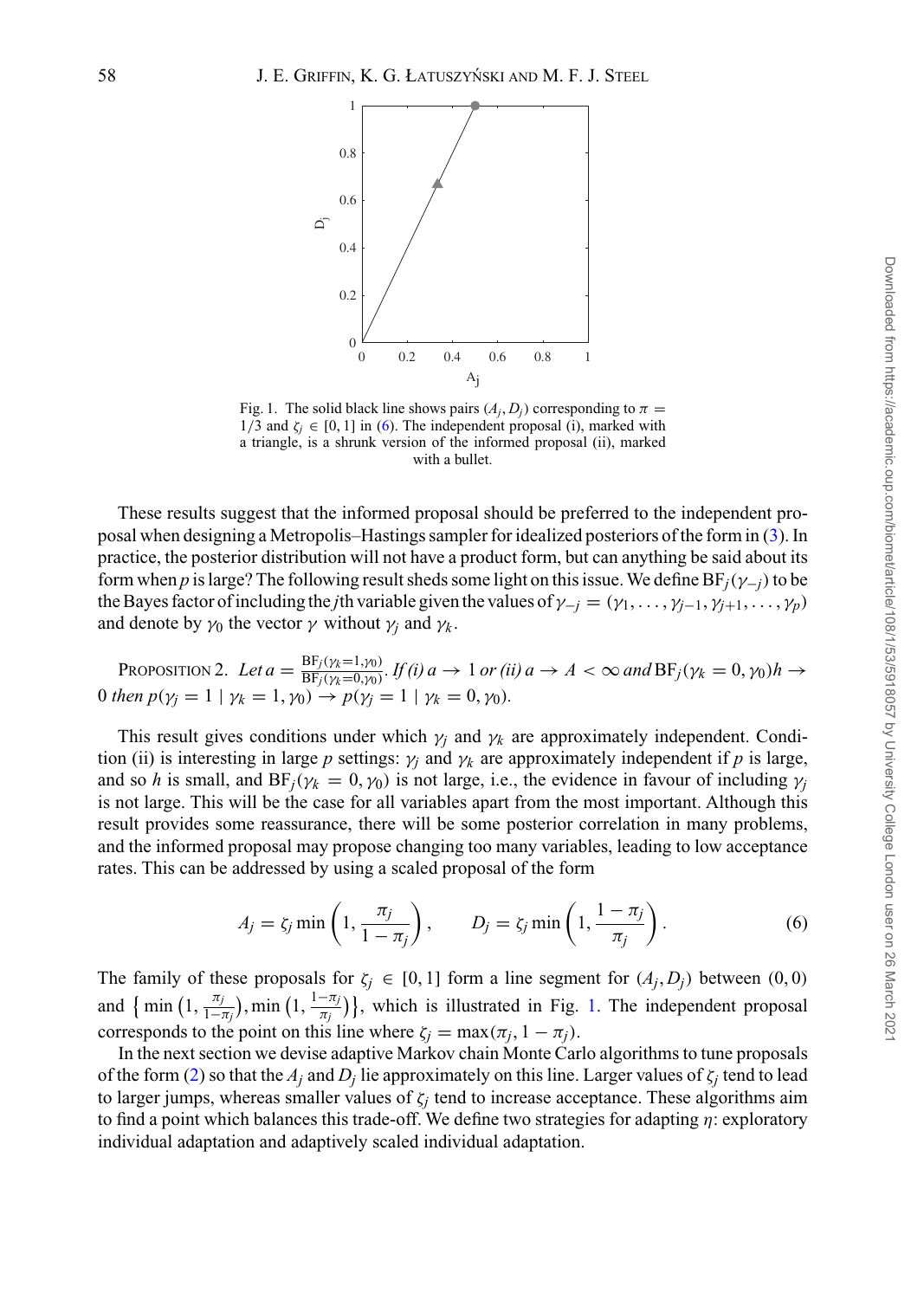<span id="page-6-0"></span>With both forms of adaptation, we run independent parallel chains which share the same proposal parameters and refer to this as multiple-chain acceleration. [Craiu et al.](#page-15-0) [\(2009](#page-15-0)) show empirically that running multiple independent Markov chains with the same adaptive parameters improves the rate of convergence of adaptive algorithms towards their target acceptance rate in the c[ontext of the classical adaptive Metropolis algorithm of](#page-15-0) [Haario et al.](#page-15-0) [\(2001\)](#page-15-0); see also Bornn et al. [\(2013\)](#page-15-0). At this point, it is helpful to define some notation. Let  $\eta^{(i)} = (A^{(i)}, D^{(i)})$  and  $\gamma^{(i)}$ be the values of  $\eta$  and  $\gamma$  at the start of the *i*th iteration, and  $\gamma'$  be the subsequently proposed value. Let  $a_i = a_{\eta^{(i)}}(\gamma^{(i)}, \gamma')$  be the acceptance probability at the *i*th iteration. We define, for  $j = 1, \ldots, p$ ,

$$
\gamma_j^{A(i)} = \begin{cases} 1 \text{ if } \gamma_j' \neq \gamma_j^{(i)} \text{ and } \gamma_j^{(i)} = 0, \\ 0 \text{ otherwise;} \end{cases} \qquad \gamma_j^{D(i)} = \begin{cases} 1 \text{ if } \gamma_j' \neq \gamma_j^{(i)} \text{ and } \gamma_j^{(i)} = 1, \\ 0 \text{ otherwise,} \end{cases}
$$

and the map logit<sub>e</sub> :  $(\epsilon, 1 - \epsilon) \rightarrow \mathbb{R}$  by logit<sub>e</sub>(x) = log(x -  $\epsilon$ ) - log(1 - x -  $\epsilon$ ), where  $0 \le \epsilon \le 1/2$ . This reduces to the usual logit transform if  $\epsilon = 0$ .

#### 2.3. *Remembrance of things past: exploratory individual adaptation*

The first adaptive strategy is a general purpose method that we term exploratory individual adaptation. It aims to find pairs  $(A_j, D_j)$  on the line segment defined by [\(4\)](#page-3-0) which lead to good mixing. Proposals with larger values of  $A_j$  and  $D_j$  will tend to propose more changes to the included variables, but will also tend to reduce the average acceptance probability or mutation rate. The method introduces two tuning parameters,  $\tau_L$  and  $\tau_U$ . There are three types of updates for  $A^{(i)}$  and  $D^{(i)}$  which move towards the correct ratio  $A_j/D_j$  and then along the segment, where the slope of the segment depends on  $\pi_j$ . Unless otherwise stated,  $A_j^{(i+1)} = A_j^{(i)}$  and  $D_j^{(i+1)} = D_j^{(i)}$ .

Both the expansion step and the shrinkage step change  $A_j^{(i+1)}$ , and  $D_j^{(i+1)}$  for *j* in  $\gamma^{A(i)}$  and  $\gamma^{D(i)}$ to adjust the average squared jumping distance whilst maintaining that  $A_j^{(i+1)}/D_j^{(i+1)} \approx A_j^{(i)}/D_j^{(i)}$ . The expansion step is used if a promising move is proposed, when  $a_i > \tau_U$ , and sets  $A_j^{(i+1)}$  and  $D_j^{(i+1)}$  larger than  $A_j^{(i)}$  and  $D_j^{(i)}$ , respectively. Similarly, the shrinkage step is used if an unpromising move has been proposed, when  $a_i < \tau_L$ , and  $A_j^{(i+1)}$  and  $D_j^{(i+1)}$  are set smaller than  $A_j^{(i)}$  and  $D_j^{(i)}$ .

The correction step aims to increase the average acceptance rate by correcting the ratio between A and D. If  $\tau_L < a_i < \tau_U$ , we set  $A_j^{(i+1)} > A_j^{(i)}$  and  $D_j^{(i+1)} < D_j^{(i)}$  if  $\gamma_j^{D(i)} = 1$ , and  $A_j^{(i+1)} < A_j^{(i)}$ and  $D_j^{(i+1)} > D_j^{(i)}$  if  $\gamma_j^{A(i)} = 1$ .

The following updates achieve these properties:

$$
\text{logit}_{\epsilon} A_j^{(i+1)} = \text{logit}_{\epsilon} A_j^{(i)} + \phi_i \times \left[ \gamma_j^{A(i)} d_i(\tau_U) + \gamma_j^{D(i)} d_i(\tau_L) - \gamma_j^{A(i)} \{1 - d_i(\tau_U)\}\right],\tag{7}
$$

$$
\text{logit}_{\epsilon} D_j^{(i+1)} = \text{logit}_{\epsilon} D_j^{(i)} + \phi_i \times \left[ \gamma_j^{D(i)} d_i(\tau_U) + \gamma_j^{A(i)} d_i(\tau_L) - \gamma_j^{D(i)} \{1 - d_i(\tau_U)\}\right], \quad (8)
$$

for  $j = 1 \ldots p$  where  $d_i(\tau) = \mathbb{I} (a_i \geq \tau)$  and  $\phi_i = O(i^{-\lambda})$  for some constant  $1/2 < \lambda \leq 1$ . The gradient fields of these updates are shown in the [Supplementary Material.](https://academic.oup.com/biomet/article-lookup/doi/10.1093/biomet/asaa055#supplementary-data) The transformation implies that  $\epsilon < A_j^{(i)} < 1 - \epsilon$  and  $\epsilon < D_j^{(i)} < 1 - \epsilon$ , and we assume that  $0 < \epsilon < 1/2$ . It also implies diminishing adaptation, since the derivative of the inverse logit is bounded; see Lemma [2.](#page-9-0) Based on several simulation studies, we suggest taking  $\tau_L = 0.01$  and  $\tau_U = 0.1$ . As discussed in § [2.2,](#page-2-0) targeting a low acceptance rate is often beneficial in irregular cases, so we expect this choice to be robust in real data applications. In all our simulations with this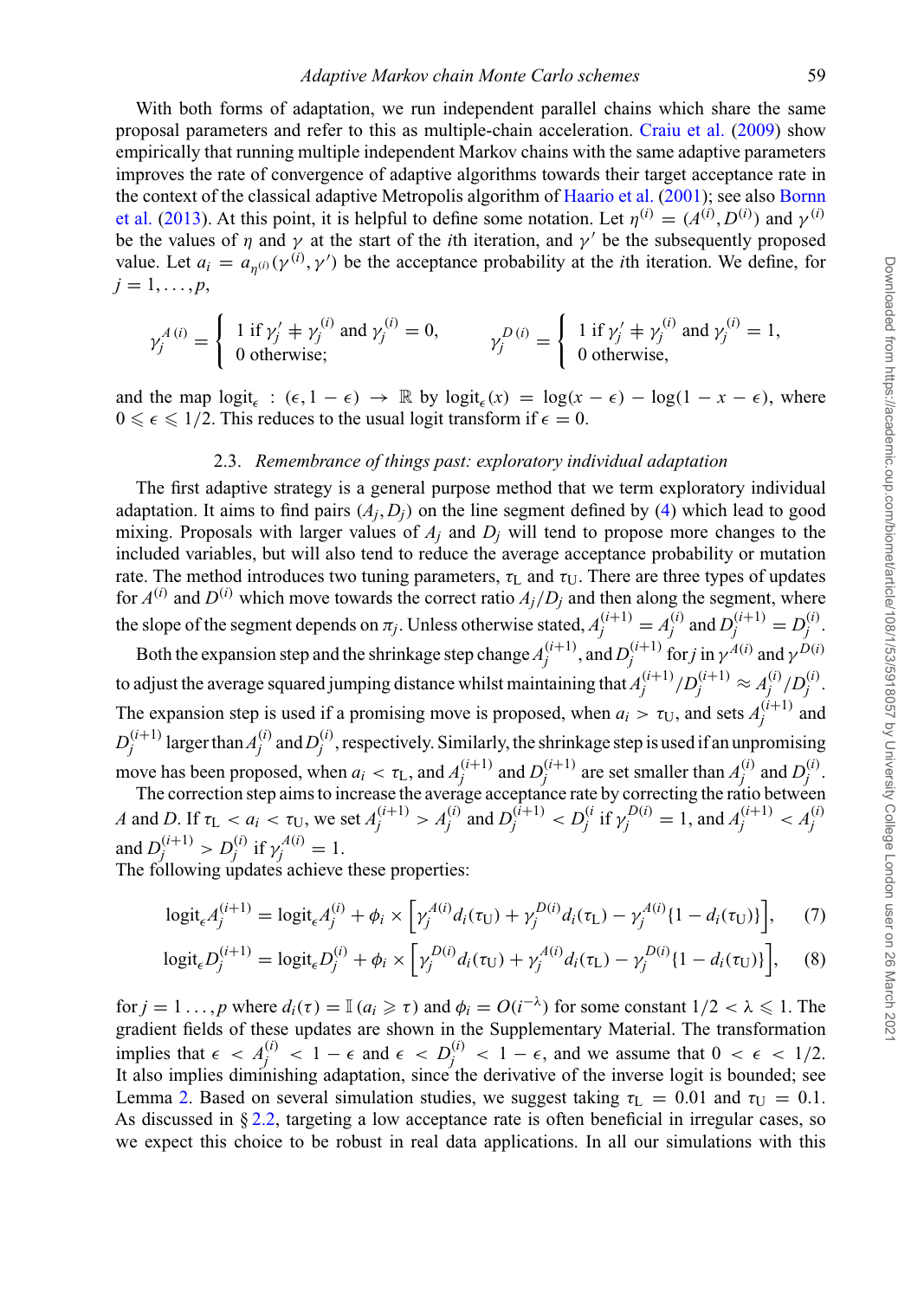<span id="page-7-0"></span>parameter setting, the resulting mean acceptance rate was between 0.15 and 0.35, i.e., in the high efficiency region identified in[Roberts et al.\(1997\)](#page-16-0).We also suggest an initial choice of parameters such that  $A_j^{(1)}/D_j^{(1)} \approx h/(1-h)$  as this summarizes the prior information on  $\pi_j/(1-\pi_j)$ ; in particular,  $D_j^{(1)} \equiv 1$  and  $A_j^{(1)} \equiv h$  often works well. The parameter  $\epsilon$  controls the minimum and maximum values of  $A_i$  and  $D_i$ . In the large-*p* setting,  $A_i \approx \epsilon$  for unimportant variables and the expected number of those unimportant variables proposed to be included at each iteration will be approximately  $p\epsilon$ , since the number of excluded, unimportant variables will be close to  $p$ . This expected value can be controlled by choosing  $\epsilon = 0.1/p$ . The exploratory individual adaptation algorithm is described in Algorithm 1, and we indicate its transition kernel at time *i* as  $P_{\eta^{(i)}}^{\text{EIA}}$ .

*Algorithm* 1. Exploratory individual adaptation.

for  $i = 1$  to  $i = M$ sample  $\gamma' \sim q_{\eta^{(i)}}(\gamma^{(i)}, \cdot)$  and  $U \sim U(0, 1)$ ; if  $U < a_{\eta^{(i)}}(\gamma^{(i)}, \gamma')$  then  $\gamma^{(i+1)} := \gamma'$ , else  $\gamma^{(i+1)} := \gamma^{(i)}$ ; update  $A^{(i+1)}$  using [\(7\)](#page-6-0) and  $D^{(i+1)}$  using [\(8\)](#page-6-0); endfor

# 2.4. *Remembrance of things past: adaptively scaled individual adaptation*

Algorithm 1 learns two parameters  $A_j^{(i)}$  and  $D_j^{(i)}$  for each variable and, we shall see, can slowly converge to optimal values if *p* is large. Alternatively, we could learn  $\pi_1, \ldots, \pi_p$  from the chain to approximate the slope of the line defined by  $(4)$  and use the proposal  $(6)$  with the same scale parameter for all variables. We term this approach the adaptively scaled individual adaptation proposal. In particular, we use

$$
A_j^{(i)} = \zeta^{(i)} \min\left\{1, \hat{\pi}_j^{(i)} / \left(1 - \hat{\pi}_j^{(i)}\right)\right\} \quad \text{and} \quad D_j^{(i)} = \zeta^{(i)} \min\left\{1, \left(1 - \hat{\pi}_j^{(i)}\right) / \hat{\pi}_j^{(i)}\right\},\tag{9}
$$

for  $j = 1, \ldots, p$ , where  $0 < \zeta^{(i)} < 1$  is a tuning parameter and  $\hat{\pi}_j^{(i)}$  is a Rao–Blackwellized estimate of the posterior inclusion probability of variable *j* at the *i*th iteration. Like [Ghosh & Clyde](#page-15-0) [\(2011](#page-15-0)), we work with the Rao–Blackwellized estimate conditional on the model, marginalizing over  $\alpha$ ,  $\beta$ <sub>y</sub> and  $\sigma^2$ , in contrast to Guan & Stephens (2011) who condition on the model parameters. We assume that  $V_{\gamma} = gI_{p_{\gamma}}$ , where  $I_q$  is the  $q \times q$  identity matrix. After *N* posterior samples,  $\gamma^{(1)}, \ldots, \gamma^{(N)}$ , the Rao–Blackwellised estimate of  $\pi_j = p(\gamma_j = 1 \mid y)$  is

$$
\hat{\pi}_j = \frac{1}{N} \sum_{k=1}^N \frac{\tilde{h}_j^{(k)} \operatorname{BF}_j(\gamma_{-j}^{(k)})}{1 - \tilde{h}_j^{(k)} + \tilde{h}_j^{(k)} \operatorname{BF}_j(\gamma_{-j}^{(k)})},\tag{10}
$$

,

where  $\tilde{h}_j^{(k)} = h$  if h is fixed or  $\tilde{h}_j^{(k)} = \frac{\# \gamma_{-j}^{(k)} + 1 + a}{p + a + b}$  if  $h \sim \text{Be}(a, b)$ . Let  $Z_{\gamma} = [1_n X_{\gamma}], \Lambda_{\gamma} =$  $\left(\begin{array}{cc} 0 & 0^{\text{T}}_{p_{\gamma}} \\ 0_{p_{\gamma}} & V_{\gamma}^{-1} \end{array}\right)$  $\int$ ,  $F = (Z_{\gamma}^{T}Z_{\gamma} + \Lambda_{\gamma})^{-1}$  and  $A = y^{T}y - y^{T}Z_{\gamma}FZ_{\gamma}^{T}y$ . If  $\gamma_{j} = 0$ ,

$$
BF_j(\gamma_{-j}) = d_j^{\uparrow -1/2} g^{-1/2} \left\{ \frac{A - \frac{1}{d_j^{\uparrow}} (y^{\text{T}} x_j - y^{\text{T}} Z_{\gamma} F Z_{\gamma}^{\text{T}} x_j)^2}{A} \right\}^{-n/2}
$$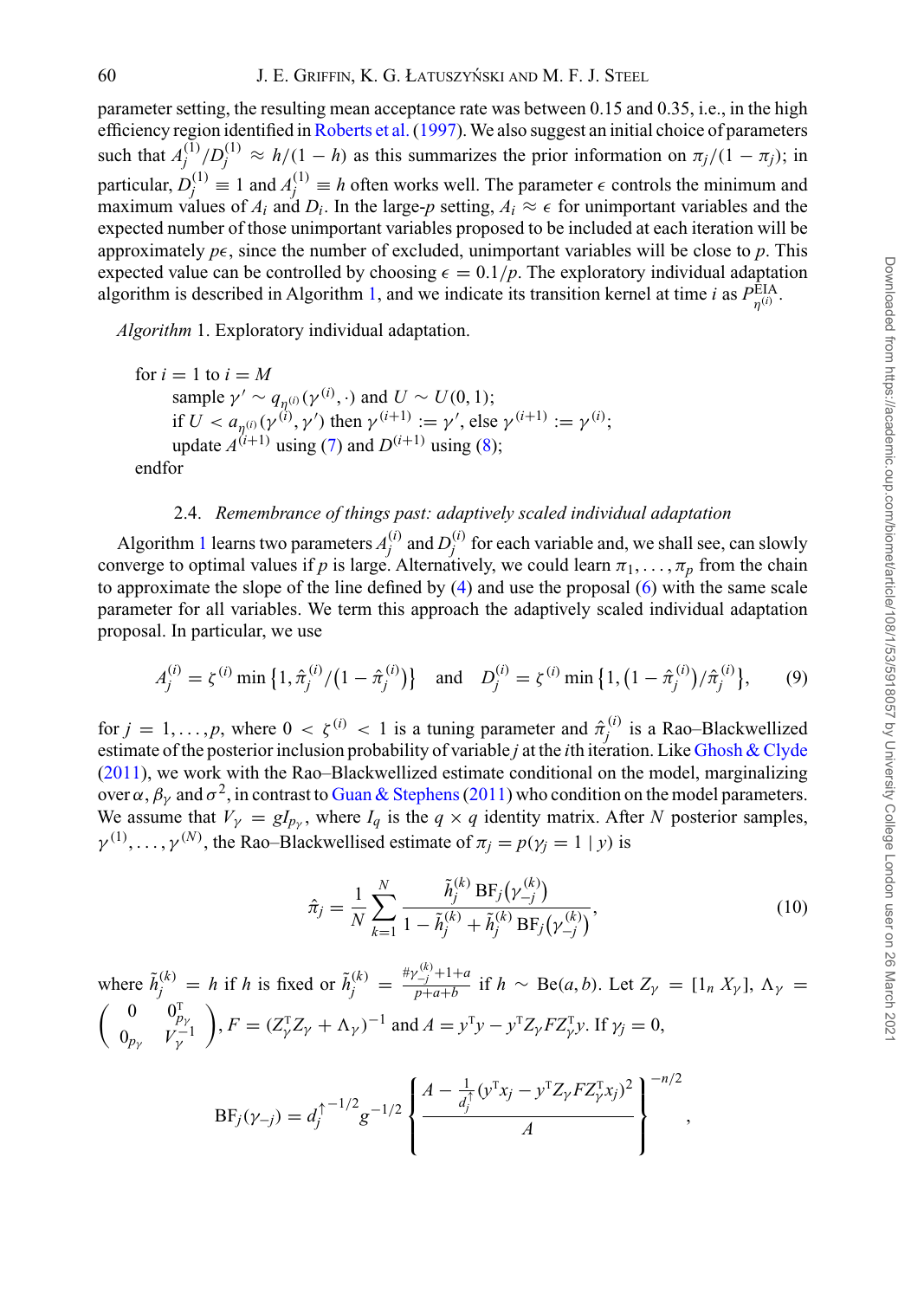<span id="page-8-0"></span>with  $d_j^{\uparrow} = x_j^{\text{T}} x_j + g^{-1} - (x_j^{\text{T}} Z_{\gamma}) F(Z_{\gamma}^{\text{T}} x_j)$ . If  $\gamma_j = 1$ , we define  $z_j$  to be the ordered position of the included variables,  $z_i = 1$  if *j* is the first included variable, etc.; then,

$$
BF_j(\gamma_{-j}) = d_j^{\downarrow -1/2} g^{-1/2} \left\{ \frac{A}{A + d_j^{\downarrow} (y^{T} Z_{\gamma} F_{\cdot, z_j + 1})^2} \right\}^{-n/2},
$$

where  $d_j^{\downarrow} = 1/F_{z_j+1,z_j+1}$ . These results allow the contribution to the Rao–Blackwellized estimates for all values of  $\tilde{j}$  to be calculated in  $O(p)$  operations at each iteration if the values of F and A, which are needed for calculating the marginal likelihood, are stored. Derivations are provided in the [Supplementary Material.](https://academic.oup.com/biomet/article-lookup/doi/10.1093/biomet/asaa055#supplementary-data) The value of  $\zeta^{(i)}$  is updated using

$$
logit_{\epsilon} \zeta^{(i+1)} = logit_{\epsilon} \zeta^{(i)} + \phi_i (a_i - \tau), \qquad (11)
$$

where  $\tau$  is a targeted acceptance rate. We use  $\epsilon = 0.1/p$  as in Algorithm [1.](#page-7-0) We shall see in Lemma [2](#page-9-0) that adaptively scaled individual adaptation also satisfies diminishing adaptation by verifying that the Rao–Blackwellized estimate in  $(10)$  evolves at the rate  $1/i$ , and reiterating the argument about inverse logit derivatives. To avoid proposing to change no variable with high probability, we set  $\zeta^{(i+1)} = 1/\Delta^{(i+1)}$  if  $\zeta^{(i+1)}\Delta^{(i+1)} < 1$ , where  $\Delta^{(i+1)} = 2\sum_{j=1}^p \min(\pi_j^{(i+1)}, 1 - \pi_j^{(i+1)})$ . This ensures that the algorithm will propose to change at least one variable with high probability. The adaptively scaled individual adaptation algorithm is described in Algorithm 2, and we indicate its transition kernel at time *i* as  $P_{\eta^{(i)}}^{\text{ASI}}$ . We use  $\kappa = 0.001$  to avoid the estimated probabilities becoming very small.

*Algorithm* 2. Adaptively scaled individual adaptation.

for  $i = 1$  to  $i = M$ sample  $\gamma' \sim q_{\eta^{(i)}}(\gamma^{(i)}, \cdot)$  and  $U \sim U(0, 1)$ ; if  $U < a_{\eta^{(i)}}(\gamma^{(i)}, \gamma')$  then  $\gamma^{(i+1)} := \gamma'$ , else  $\gamma^{(i+1)} := \gamma^{(i)}$ ; Update  $\hat{\pi}_1^{(i+1)}, \dots, \hat{\pi}_p^{(i+1)}$  as in [\(10\)](#page-7-0) and set  $\tilde{\pi}_j^{(i+1)} = \kappa + (1 - 2\kappa) \hat{\pi}_j^{(i+1)}$ ; Update  $\zeta^{(i+1)}$  as in (11); Calculate  $A_j^{(i+1)} = \zeta^{(i+1)} \min\left\{1, \tilde{\pi}_j^{(i+1)}/\left(1 - \tilde{\pi}_j^{(i+1)}\right)\right\}$  for  $j = 1, ..., p$ ; Calculate  $D_j^{(i+1)} = \zeta^{(i+1)} \min\left\{1, \left(1 - \tilde{\pi}_j^{(i+1)}\right) / \tilde{\pi}_j^{(i+1)}\right\}$  for  $j = 1, ..., p$ ; endfor

#### 3. Ergodicity of the algorithms

Since adaptive Markov chain Monte Carlo algorithms violate the Markov condition, the standard and well-developed Markov chain theory cannot be used to establish ergodicity and we need to derive appropriate results for our algorithms. We verify the validity of our algorithms by establishing the conditions introduced in [Roberts & Rosenthal](#page-16-0) [\(2007](#page-16-0)), namely simultaneous uniform ergodicity and diminishing adaptation.

The target posterior specified in  $\S 2.1$  $\S 2.1$  on the model space  $\Gamma$  is

$$
\pi_p(\gamma) = \pi_p(\gamma \mid y) \propto p(y \mid \gamma) p(\gamma), \tag{12}
$$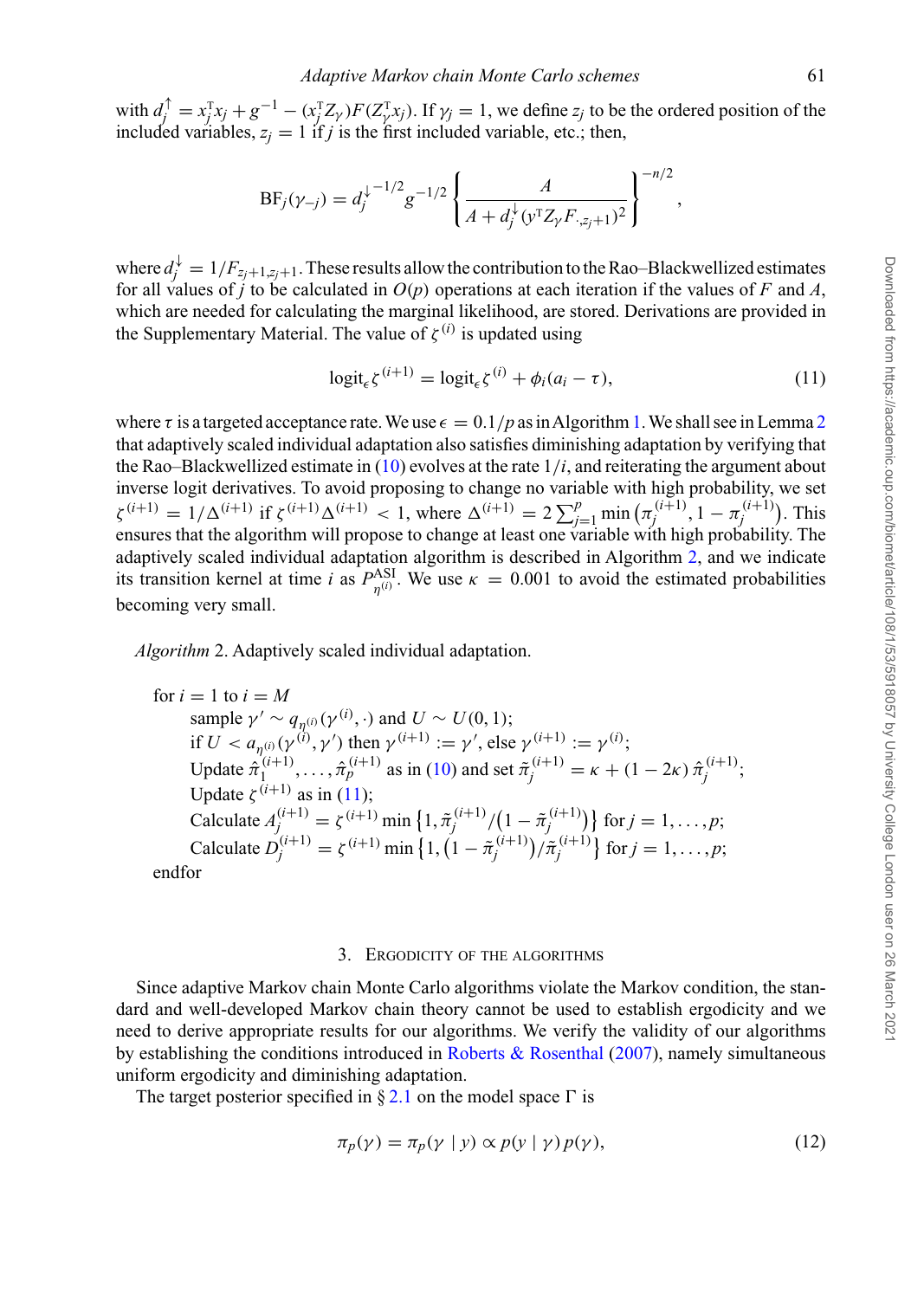<span id="page-9-0"></span>with  $p(y | y)$  available analytically, and the vector of adaptive parameters at time *i* is

$$
\eta^{(i)} = (A^{(i)}, D^{(i)}) \in [\epsilon, 1 - \epsilon]^{2p} =: \Delta_{\epsilon}, \quad \text{with } 0 < \epsilon < 1/2,\tag{13}
$$

with the update strategies in Algorithm [1](#page-7-0) or [2.](#page-8-0) The nonadaptive Markov kernel corresponding to a fixed choice of  $\eta$  is denoted as  $P_{\eta}(\gamma, \cdot)$ . Under the dynamics of either algorithm, for  $S \subseteq \Gamma$  we have

$$
P_{\eta}(\gamma, S) = \mathbb{P}(\gamma^{(i+1)} \in S \mid \gamma^{(i)} = \gamma, \eta^{(i)} = \eta)
$$
  
= 
$$
\sum_{\gamma' \in S} q_{\eta}(\gamma, \gamma') a_{\eta}(\gamma, \gamma') + \mathbb{I}(\gamma \in S) \sum_{\gamma' \in \Gamma} q_{\eta}(\gamma, \gamma') \{1 - a_{\eta}(\gamma, \gamma')\}. \tag{14}
$$

In the case of multiple-chain acceleration, where *L* copies of the chain are run, the model state space becomes the product space and the current state of the algorithm at time *i* is  $\gamma^{\otimes L,(i)}$  =  $(\gamma^{1,(i)}, \ldots, \gamma^{L,(i)}) \in \Gamma^L$ . The single-chain version corresponds to  $L = 1$  and all results apply.

To assess ergodicity, we need to define the distribution of the adaptive algorithm at time *i*, and the associated total variation distance: for the *l*th copy of the chain  $\{\gamma^{l,(i)}\}_{i=0}^{\infty}$  and  $S \subseteq \Gamma$  define

$$
\mathcal{L}^{l,(i)}\{(\gamma^l,\eta),S\} := \mathbb{P}(\gamma^{l,(i)} \in S \mid \gamma^{l,(0)} = \gamma^l, \eta^{(0)} = \eta);
$$
  

$$
T^l(\gamma^l,\eta,i) := \|\mathcal{L}^{l,(i)}\{(\gamma^l,\eta),\cdot\} - \pi_p(\cdot)\|_{TV} = \sup_{S \in \Gamma} |\mathcal{L}^{l,(i)}\{(\gamma^l,\eta),S\} - \pi_p(S)|.
$$

We show that all the algorithms considered are ergodic, see (15), and satisfy a strong law of large numbers, see (16), i.e., for any starting point  $\gamma^{\otimes L} \in \Gamma^L$  and any initial parameter value  $\eta \in \Delta_{\epsilon}$ , we have:

$$
\lim_{i \to \infty} T^l(\gamma^l, \eta, i) = 0, \qquad \text{for any } l = 1, \dots, L; \tag{15}
$$

$$
\frac{1}{L} \sum_{l=1}^{L} \frac{1}{k} \sum_{i=1}^{k} f(\gamma^{l, (i)}) \stackrel{k \to \infty}{\longrightarrow} \pi_p(f) \quad \text{almost surely, for any } f: \Gamma \to \mathbb{R}.
$$
 (16)

To this end we establish the following lemmas.

Lemma 1 (Simultaneous uniform ergodicity). *The family of Markov chains defined by transition kernels P<sub>n</sub> in* (14)*, targeting*  $\pi_p(\gamma)$  *in* [\(12\)](#page-8-0)*, is simultaneously uniformly ergodic for any*  $\epsilon > 0$  in (13), and so is the multiple chain acceleration version. That is, for any  $\delta > 0$  there exists  $N = N(\delta, \epsilon) \in \mathbb{N}$  *such that, for any starting point*  $\gamma^{\otimes L} \in \Gamma^L$  *and any parameter value*  $\eta \in \Delta_{\epsilon}$ *,* 

$$
\left\|P_{\eta}^{N}(\gamma^{\otimes L},\cdot)-\pi_{p}^{\otimes L}(\cdot)\right\|_{\text{TV}}\leq \delta.
$$

LEMMA 2 (Diminishing adaptation). *Recall the constant*  $1/2 \le \lambda \le 1$  *defining the adaptation rate*  $\phi_i = O(i^{-\lambda})$  *in* [\(7\)](#page-6-0), [\(8\)](#page-6-0) *or* [\(11\)](#page-8-0)*, and the parameter*  $\kappa > 0$  *in Algorithm* [2](#page-8-0)*. Then both algorithms, exploratory individual adaptation and adaptively scaled individual adaptation, satisfy*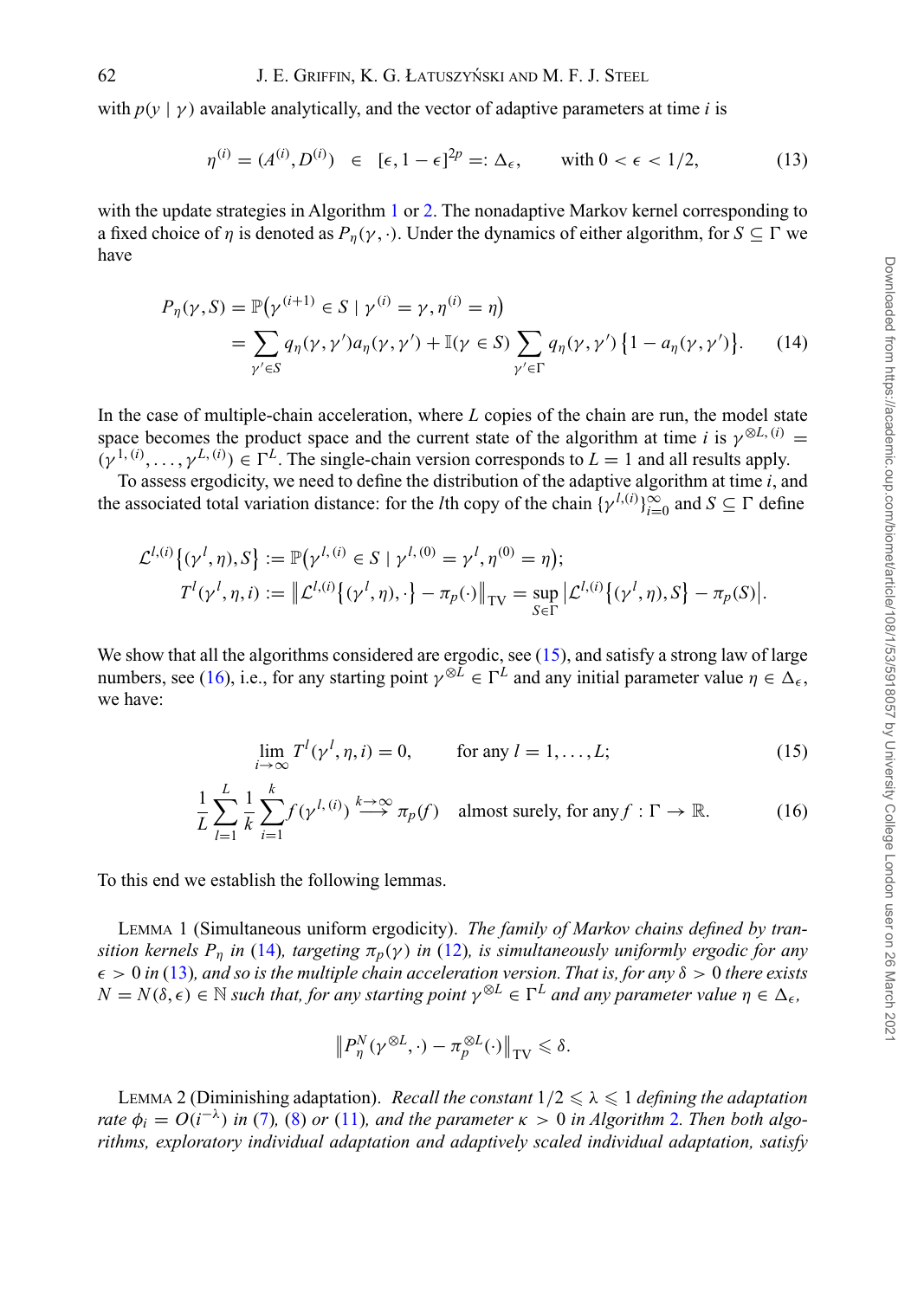<span id="page-10-0"></span>*diminishing adaptation. More precisely, their transition kernels satisfy*

$$
\sup_{\gamma \in \Gamma} \left\| P^{\bullet}_{\eta^{(i+1)}}(\gamma, \cdot) - P^{\bullet}_{\eta^{(i)}}(\gamma, \cdot) \right\| \leq C i^{-\lambda}, \quad \text{for some } C < \infty,
$$
\n(17)

*where* • *stands for exploratory or adaptively scaled individual adaptation.*

Simultaneous uniform ergodicity together with diminishing adaptation leads to the following theorem.

THEOREM 1 (Ergodicity and the strong law of large numbers). *Consider the target*  $\pi_p(\gamma)$  *of* [\(12\)](#page-8-0), the constants  $1/2 \le \lambda \le 1$  and  $\epsilon > 0$  defining respectively the adaptation rate  $\phi_i = O(i^{-\lambda})$ *and region in* [\(7\)](#page-6-0), [\(8\)](#page-6-0) *or* [\(11\)](#page-8-0), *and the parameter*  $\kappa > 0$  *in Algorithm* [2](#page-8-0)*. Then, ergodicity* [\(15\)](#page-9-0) *and the strong law of large numbers* [\(16\)](#page-9-0) *hold for each of the algorithms, exploratory individual adaptation and adaptively scaled individual adaptation, and their multiple-chain acceleration versions.*

*Remark* 4. Lemma [2](#page-9-0) and Theorem 1 remain true with any  $\lambda > 0$ ; however,  $\lambda > 1$  results in finite adaptation (see, e.g., [Roberts & Rosenthal,](#page-16-0) [2007](#page-16-0)), and  $\lambda < 1/2$  is rarely used in practice for finite-sample stability concerns.

### 4. RESULTS

## 4.1. *Simulated data*

We consider the simulated data example of [Yang et al.](#page-16-0) [\(2016](#page-16-0)). They assume that there are *n* observations and *p* regressors, and the data is generated from the model  $y = X\beta^* + e$  where  $e \sim N(0, \sigma^2 I)$  for  $\sigma^2 = 1$ . The first 10 regression coefficients are nonzero, and we use

$$
\beta^* = \text{SNR} \times \left(\frac{\sigma^2 \log p}{n}\right)^{1/2} (2, -3, 2, 2, -3, 3, -2, 3, -2, 3, 0, \dots, 0)^{\text{T}} \in \mathbb{R}^p.
$$

The *i*th vector of regressors is generated as  $x_i \sim N(0, \Sigma)$ , where  $\Sigma_{jk} = \rho^{|j-k|}$ . In our examples we use the value  $\rho = 0.6$ , which represents a relatively large correlation between the regressors.

We are interested in the performance of the two adaptive algorithms relative to an add-deleteswap algorithm. The adaptive algorithms do not lead to Markov chains, and so the traditional estimator of the effective sample size based on autocorrelation is not applicable. We define the ratio of the relative time-standardized effective sample size of algorithm *A* versus algorithm *B* to be  $r_{A, B} = (ESS_A/t_A)/(ESS_B/t_B)$ , where  $ESS_A$  is the effective sample size for algorithm *A*. This is estimated by making 200 runs of each algorithm and calculating  $\hat{r}_{A, B} = (s_B^2 t_B)/(s_A^2 t_A)$ , where  $t_A$  and  $t_B$  are the median runtimes, and  $s_A^2$  and  $s_B^2$  are the sample variances of the posterior inclusion probabilities for algorithms *A* and *B*.

We use the prior in [\(1\)](#page-2-0) with  $V<sub>y</sub> = 9I$  and  $h = 10/p$ , implying a prior mean model size of 10. The posterior distribution changes substantially with the SNR and the size of the dataset. All 10 true nonzero coefficients are given posterior inclusion probabilities greater than 0.9 in the two high-SNR scenarios,  $SNR = 2$  and  $SNR = 3$ , for each value of *n* and *p*, and no true nonzero coefficients are given posterior inclusion probabilities greater than 0.2 in the low-SNR scenario, SNR = 0.5, for each value of *n* and *p*. In the intermediate SNR scenario,  $SNR = 1$ , the numbers of true nonzero coefficients given posterior inclusion probabilities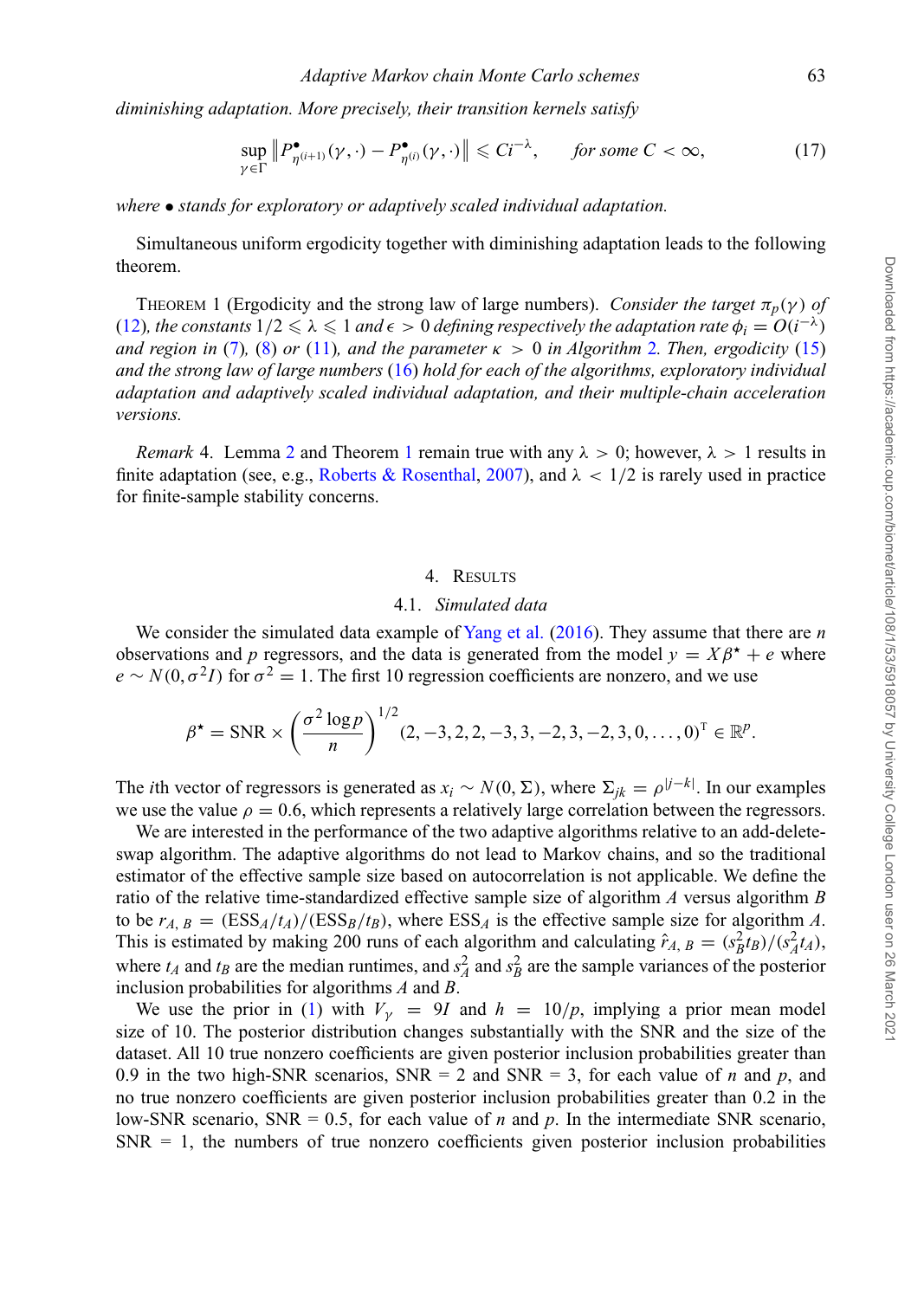|              | $\overline{ }$ | ✓          | $\overline{ }$ |        |        | $\mathbf{I}$ | ပ          |         |        |  |
|--------------|----------------|------------|----------------|--------|--------|--------------|------------|---------|--------|--|
|              |                | 5 chains   |                |        |        | 25 chains    |            |         |        |  |
|              |                | <b>SNR</b> |                |        |        |              | <b>SNR</b> |         |        |  |
| (n,p)        |                | 0.5        |                | 2      | 3      | 0.5          |            | 2       | 3      |  |
| (500, 500)   | EIA            | 4.9        | 1.8            | 5.5    | 5.1    | 1.2          | 1.5        | 2.4     | 2.3    |  |
|              | ASI            | 1.7        | 21.3           | 31.8   | 7.5    | 2.0          | 36.0       | 42.7    | 12.6   |  |
| (500, 5000)  | EIA            | 8.7        | 2.2            | 718.0  | 81.5   | 7.1          | 2.9        | 2267.2  | 147.2  |  |
|              | ASI            | 29.9       | 126.9          | 2053.1 | 2271.3 | 53.5         | 353.3      | 12319.5 | 7612.3 |  |
| (1000, 500)  | EIA            | 5.9        | 16.3           | 7.7    | 4.2    | 1.6          | 80.7       | 4.4     | 1.8    |  |
|              | ASI            | 41.9       | 2.1            | 16.9   | 12.0   | 32.8         | 34.0       | 27.9    | 14.4   |  |
| (1000, 5000) | EIA            | 2.2        | 2.2            | 9167.2 | 11.3   | 5.6          | 2.5        | 15960.7 | 199.8  |  |
|              | ASI            | 15.4       | 37.0           | 4423.1 | 30.8   | 54.9         | 53.4       | 11558.2 | 736.4  |  |

Table 1. *Simulated data: median values of r*ˆ*A*, *<sup>B</sup> for the posterior inclusion probabilities over all variables where B is the add-delete-swap Metropolis–Hastings algorithm and A is the exploratory or adaptively scaled individual adaptation algorithm*

SNR, signal-to-noice ratio; EIA, exploratory individual adaptation algorithm; ASI, adaptively scaled individual adaptation algorithm.

greater than 0.9 are four and eight for  $p = 500$ , and three and zero for  $p = 5000$ . Generally, the results are consistent with our intuition that true nonzero regression coefficients should be detected with greater posterior probability for larger SNR, larger values of *n* and smaller values of *p*.

Table 1 shows the median relative time-standardized effective sample sizes for the exploratory individual adaptation and adaptively scaled individual adaptation algorithms with 5 or 25 multiple chains for different combinations of *n*, *p* and SNR. The median is taken across the estimated relative time-standardized effective sample sizes for all posterior inclusion probabilities.

The results show a wide variation in the relative performance of the adaptive algorithms and the add-delete-swap algorithm. As is common in work on Bayesian variable selection, see, e.g., [Zanella & Roberts](#page-16-0) [\(2019](#page-16-0)), each result uses a single dataset and so the results have to be interpreted in a holistic way. Clearly, the adaptively scaled individual adaptation algorithm outperforms the exploratory individual adaptation algorithm for most settings with either 5 or 25 multiple chains. The performance of the exploratory individual adaptation and, especially, the adaptive scaled individual adaptation algorithm with 25 chains, is better than the corresponding performance with 5 chains for most cases. Concentrating on the results with the adaptively scaled individual adaptation algorithm, the largest increase in performance compared to the Metropolis– Hastings algorithm occurs with  $SNR = 2$ . In this case, there is three or four orders of magnitude improvement when  $p = 5000$ , and several orders of magnitude improvement for other SNRs with  $p = 5000$ . In smaller problems with  $p = 500$  there are still substantial improvements in efficiency over the add-delete-swap Metropolis–Hastings sampler.

The superior performance of the adaptively scaled individual adaptation algorithm over the exploratory individual adaptation algorithm is due to the substantially faster convergence of the tuning parameters of the former algorithm to optimal values. Plotting posterior inclusion probabilities against *A* and *D* at the end of a run shows that, in most cases, the values of *Aj* are close to the corresponding posterior inclusion probabilities for both algorithms. However, the values of  $D_i$  are mostly close to 1 for adaptively scaled individual adaptation, but not for exploratory individual adaptation. If  $D_i$  is close to 1, then variable  $j$  is highly likely to be proposed to be removed if included in the model. This is consistent with the idealized super-efficient setting (ii) in Proposition [1](#page-4-0) for  $\pi$ <sup>*j*</sup> < 0.5, and leads to improved mixing rates for small  $\pi$ *j*, since it allows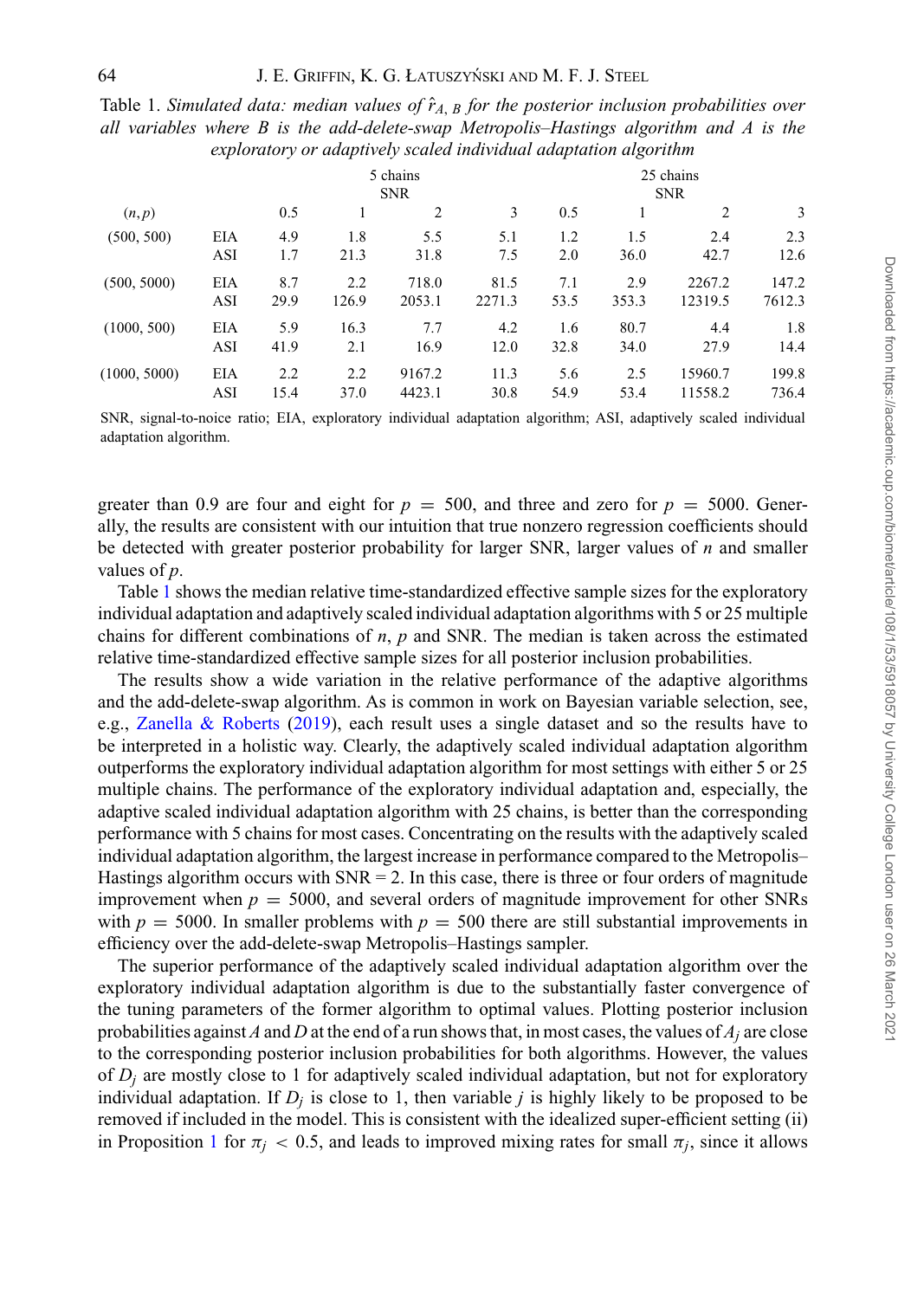<span id="page-12-0"></span>

Fig. 2. Tecator data: the adaptive parameter  $\eta = (A, D)$  for the exploratory individual adaptation algorithm. (a) Limiting values of the  $(A_i, D_j)$  pairs align at the top ends of the segments of Fig. [1,](#page-5-0) with the  $D_j$  close to 1, corresponding to the superefficient setting (ii) of Proposition [1;](#page-4-0) (b) The attained values of the *Aj* overestimate the idealized values min  $\{1, \pi_j/1 - \pi_j\}$  $\{1, \pi_j/1 - \pi_j\}$  $\{1, \pi_j/1 - \pi_j\}$  of setting (ii) in Proposition 1, indicating low dependence in the posterior.

for the variable to be included more often in a fixed run length. This can be hard to learn through exploratory individual adaptation since variables with low posterior inclusion probabilities will rarely be included and so the algorithm learns  $D_i$  slowly for those variables.

## 4.2. *Behaviour of the exploratory individual adaptation algorithm on the Tecator data*

The Tecator data contains 172 observations and 100 variables. They have previously been analysed using Bayesian linear regression techniques by Griffin  $\&$  Brown [\(2010](#page-15-0)), who give a description of the data, and [Lamnisos et al.](#page-15-0) [\(2013\)](#page-15-0). The regressors show a high degree of multicollinearity, so this is a challenging example for Bayesian variable selection algorithms. The prior used was [\(1\)](#page-2-0) with  $V<sub>\gamma</sub> = 100$ *I* and  $h = 5/100$ . Even short runs of the exploratory individual adaptation algorithm for this data, such as 5 multiple chains with 3000 burn in and 3000 recorded iterations, taking about 5 seconds on a laptop, show consistent convergence across runs.

Our purpose was to study the adaptive behaviour of the exploratory individual adaptation algorithm on this real data example, in particular to compare the idealized values of the  $A_i$  and  $D_i$  with the values attained by the algorithm.

We use multiple chain acceleration with 50 multiple chains over the total of 6000 iterations. The algorithm parameters were set to  $\tau_L = 0.01$  and  $\tau_U = 0.1$ . The resulting mean acceptance rate was approximately 0.2, indicating close to optimal efficiency. The average number of variables proposed to be changed in a single accepted proposal was 23, approximately twice the average model size, meaning that in a typical move all of the current variables were deleted from the model, and a set of completely fresh variables was proposed.

Figure 2(a) shows how the exploratory individual adaptation algorithm approximates setting (ii) of Proposition [1,](#page-4-0) namely the super-efficient sampling from the idealized posterior [\(3\)](#page-3-0). Figure 2(b) illustrates how the attained values of *Aj* somewhat overestimate the idealized values  $\min\{1, \pi_i/(1 - \pi_i)\}\$  of setting (ii) in Proposition [1.](#page-4-0) This indicates that the chosen parameter values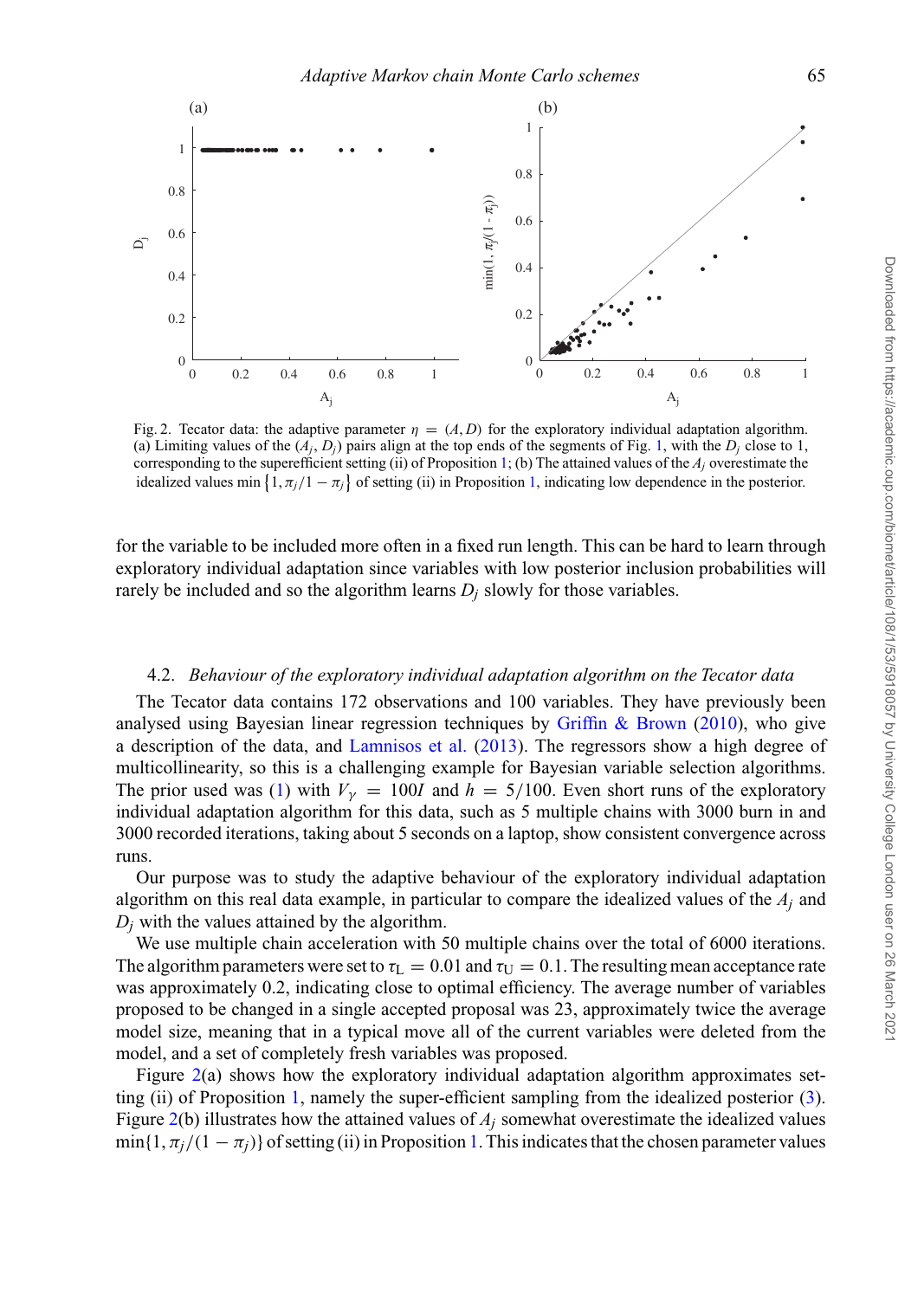<span id="page-13-0"></span> $\tau_L = 0.01$  and  $\tau_U = 0.1$  of the algorithm overcompensates for dependence in the posterior, which is not very pronounced for this dataset. To quantify the performance, we ran both algorithms with adaptation in the burn-in only and calculated the effective sample size. With a burn-in of 10 000 iterations and 30 000 draws, the effective sample per multiple chain was 4015 with exploratory individual adaptation and 6673 with adaptively scaled individual adaptation. This is an impressive performance for both algorithms given the multicollinearity in the regressors. The difference in performance can be explained by the speed of convergence to optimal values for the proposal. To illustrate this, we reran the algorithms with the burn-in extended to 30 000 iterations: the effective sample per multiple chain was now 4503 with exploratory individual adaptation, but 6533 with adaptively scaled individual adaptation, indicating that the first algorithm had caught up somewhat. As a comparison, the effective sample size was 1555 for add-delete-swap and 15 039 for the Hamming ball sampler with a burn-in of 10 000 iterations. However, the Hamming ball sampler required 34 times the run time of the exploratory individual adaptation sampler, rendering the latter nine times more efficient in terms of time-standardized effective sample size.

This example and the previous one show that the simplified posterior  $(3)$  is a good fit with many datasets and can indeed be used to guide and design algorithms.

# 4.3. *Performance on problems with very large p*

Bondell & Reich [\(2012](#page-15-0)) described a variable selection problem with 22 576 variables and 60 observations on two inbred mouse populations. The covariates are gender and gene expression measurements for 22 575 genes. Three physiological phenotypes are recorded, and used as the response variable in the three datasets: PCR*i*,  $i = 1, \ldots, 3$ . We use prior [\(1\)](#page-2-0) with  $V<sub>V</sub> = gI$ , where *g* is given a half-Cauchy hyperprior distribution, and a hierarchical prior was used for γ by assuming that  $h \sim \text{Be}(1, \frac{p-5}{5})$ , which implies that the prior mean number of included variables is 5. We summarize the results using PCR1, while a more complete analysis of all PCR data is given in the [Supplementary Material.](https://academic.oup.com/biomet/article-lookup/doi/10.1093/biomet/asaa055#supplementary-data)

Another dataset, denoted SNP data, relates to genome-wide mapping of a complex trait. The data are weight measurements for 993 outbred mice and 79 748 single nucleotide polymorphisms, SNPs, recorded for each mouse. The testis weight is the response, the body weight is a regressor which is always included in the model and variable selection is performed on the 79 748 SNPs. The high dimensionality makes this a difficult problem and [Carbonetto et al.](#page-15-0) [\(2017\)](#page-15-0) use a variational inference algorithm, varbvs, for these data. We have used various prior specifications in [\(1\)](#page-2-0), and present results for a half-Cauchy hyperprior on *g* and *h* = 5/*p*. Complete results for these data are also provided in the [Supplementary Material.](https://academic.oup.com/biomet/article-lookup/doi/10.1093/biomet/asaa055#supplementary-data)

For all datasets, the individual adaptation algorithms were run with  $\tau_L = 0.05$  and  $\tau_U = 0.23$ , and  $\tau = 0.234$ . The exploratory individual adaptation algorithm had a burn-in of 2150 iterations and 10 750 subsequent iterations and no thinning, and the adaptively scaled individual adaptation had 500 burn-in and 2500 recorded iterations and no thinning, which gave very similar run times. Rao–Blackwellised updates of  $\pi^{(i)}$  were only calculated during the burn-in, and posterior inclusion probability for the *j*th variable was estimated by the posterior mean of  $\gamma$ *j*. In addition, we show results for the add-delete-swap algorithm and the weighted tempered Gibbs sampler of [Zanella & Roberts](#page-16-0) [\(2019\)](#page-16-0), which were the most promising alternatives. Three independent runs of all algorithms were executed to gauge the degree of agreement across runs. Using MATLAB and an Intel i7 3.60 GHz processor, each algorithm took about 25 minutes for the PCR data and around 2.5 hours for the SNP data.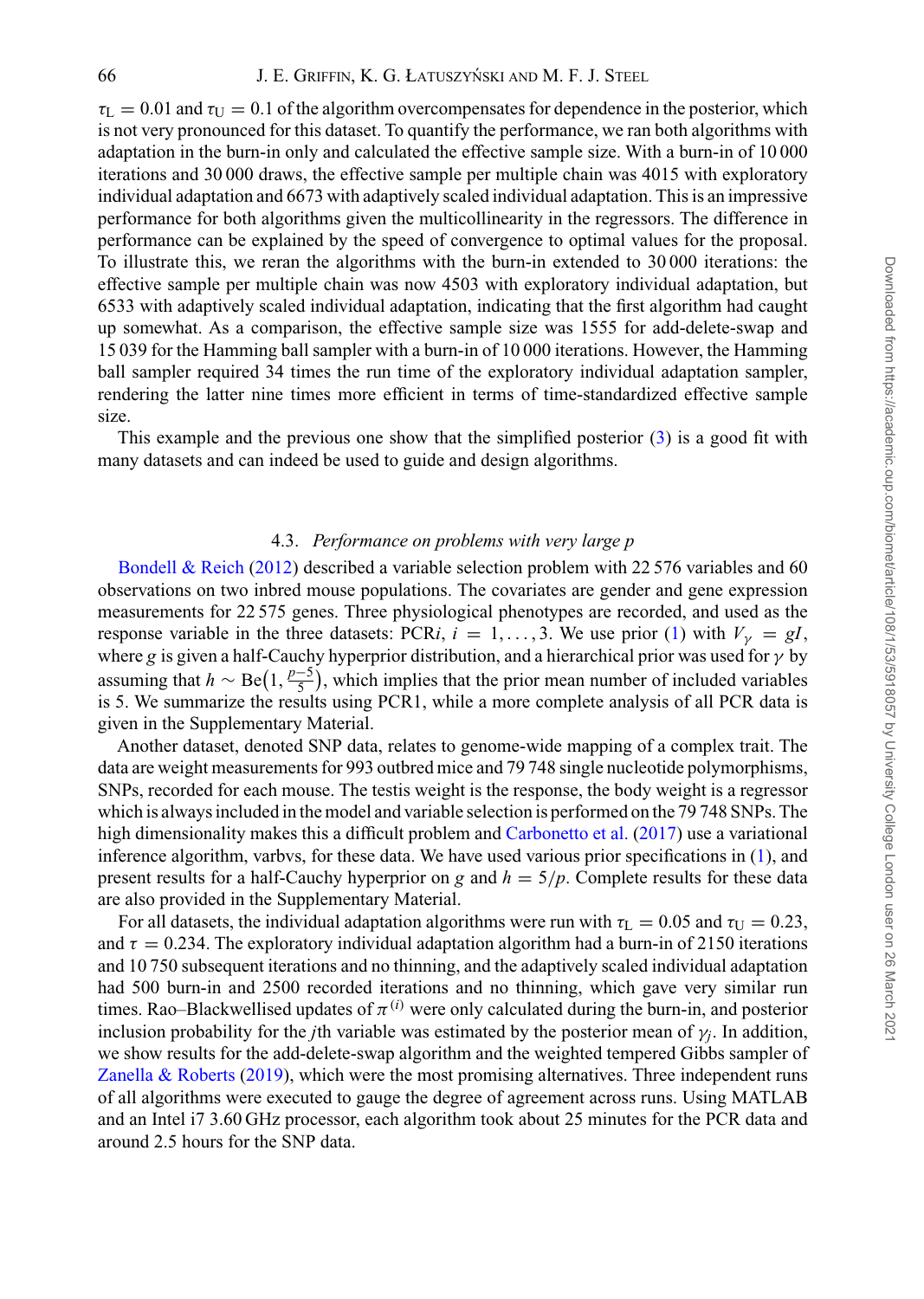

Fig. 3. PCR1 data: comparisons of posterior inclusion probabilities from pairs of runs with random *g* and *h* using adaptively scaled individual adaptation, ASI, exploratory individual adaptation, EIA, add-delete-swap, ADS, and weighted tempered Gibbs sampling, wTGS.



Fig. 4. SNP data: comparisons of posterior inclusion probabilities from pairs of runs with random *g* and fixed *h* using adaptively scaled individual adaptation, ASI, add-delete-swap, ADS, and weighted tempered Gibbs sampling, wTGS.

Figures 3 and 4 show pairwise comparisons between the different runs for each dataset. The estimates from each independent chain for the adaptively scaled individual adaptation algorithm are very similar, and indicate that the sampler is able to accurately represent the posterior distribution. The weighted tempered Gibbs algorithm performs equally well for the SNP data, but shows worse performance on the PCR1 dataset. The exploratory individual adaptation algorithm does not seem to converge rapidly enough to effectively deal with these very high-dimensional model spaces in the relatively modest running time allocated. Clearly, the add-delete–wap sampler is not able to adequately characterize the posterior model distribution for the PCR data, with dramatically different results across runs, but performs much better for the SNP data.

#### **ACKNOWLEDGEMENT**

K.Ł. acknowledges support from the Royal Society and the Engineering and Physical Sciences Research Council. The authors thank two referees and an associate editor for their insightful comments that helped improve the paper.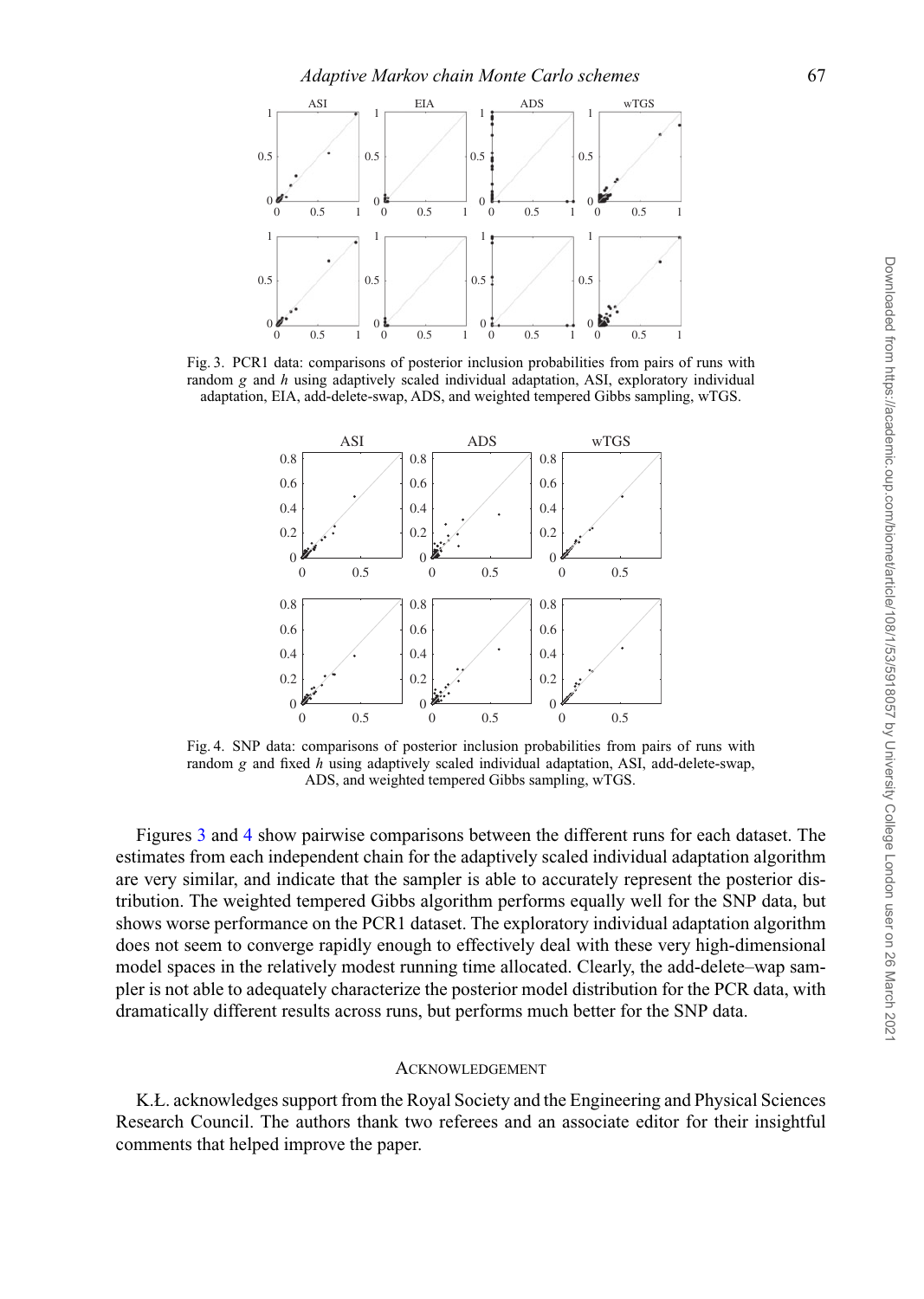#### Supplementary material

<span id="page-15-0"></span>[Supplementary material](https://academic.oup.com/biomet/article-lookup/doi/10.1093/biomet/asaa055#supplementary-data) available at *Biometrika* online includes proofs, derivations, details of adaptive parallel tempering versions of the algorithms, using the approach of [Miasojedow et al.](#page-16-0) [\(2013\)](#page-16-0), and further results. Code to run both algorithms is available from https://jimegriffin.github.io/website/.

## **REFERENCES**

- Andrieu, C. & Thoms, J. (2008). A tutorial on adaptive MCMC. *Statist. Comp.* **18**, 343–73.
- BHATTACHARYA, A., CHAKRABORTY, A. & MALLICK, B. K. (2016). Fast sampling with Gaussian scale mixture priors in high-dimensional regression. *Biometrika* **4**, 985–91.
- BONDELL, H. D. & REICH, B. J. (2012). Consistent high-dimensional variable selection via penalized credible regions. *J. Am. Statist. Assoc.* **107**, 1610–24.
- BORNN, L., JACOB, P. E., DEL MORAL, P. & DOUCET, A. (2013). An adaptive interacting Wang–Landau algorithm for automatic density exploration. *J. Comp. Graph. Statist.* **22**, 749–73.
- Brown, P. J., Vannucci, M. & Fearn, T. (1998). Multivariate Bayesian variable selection and prediction. *J. R. Statist. Soc.* B **60**, 627–41.
- Carbonetto, P., Zhou, X. & Stephens, M. (2017). varbvs: Fast variable selection for large-scale regression. *arXiv:* 1709.06597.
- Castillo, I., Schmidt-Hieber, J. & van der Vaart, A. (2015). Bayesian linear regression with sparse priors. *Ann. Statist.* **43**, 1986–2018.
- CHIPMAN, H., GEORGE, E. I. & McCULLOCH, R. E. (2001). The practical implementation of Bayesian model selection. In *Model Selection*, P. Lahiri, ed. pp. 65–116. Beachwood, OH: Institute of Mathematical Statistics.
- Clyde, M. A., Ghosh, J. & Littman, M. L. (2011). Bayesian adaptive sampling for variable selection and model averaging. *J. Comp. Graph. Statist.* **20**, 80–101.
- Craiu, R. V., Rosenthal, J. & Yang, C. (2009). Learn from thy neighbor: Parallel-chain and regional adaptive MCMC. *J. Am. Statist. Assoc.* **104**, 1454–66.
- GARCÍA-DONATO, G. & MARTÍNEZ-BENEITO, M. A. (2013). On sampling strategies for Bayesian variable selection problems with large model spaces. *J. Am. Statist. Assoc.* **108**, 340–52.
- Gelman, A., Roberts, G. O. & Gilks, W. R. (1996). Efficient Metropolis jumping rules. In *Bayesian Statistics 5*, J. M. Bernardo, J. O. Berger, A. P. David & F. M. Smith, eds. pp. 599–607. Oxford University Press.
- George, E. I. & McCulloch, R. E. (1997). Approaches for Bayesian variable selection. *Statist. Sinica* **7**, 339–73.
- Ghosh, J. & Clyde, M. A. (2011). Rao–Blackwellisation for Bayesian variable selection and model averaging in linear and binary regression: A novel data augmentation approach. *J. Am. Statist. Assoc.* **106**, 1041–52.
- GREEN, P. J., ŁATUSZYŃSKI, K., PEREYRA, M. & ROBERT, C. P. (2015). Bayesian computation: A summary of the current state, and samples backwards and forwards. *Statist. Comp.* **25**, 835–62.
- Griffin, J. E.&Brown, P. J.(2010). Inference with normal-gamma prior distributions in regression problems.*Bayesian Anal.* **5**, 171–88.
- Guan, Y. & Stephens, M. (2011). Bayesian variable selection regression for genome-wide association studies and other large-scale problems. *Ann. Appl. Statist.* **5**, 1780–815.
- Haario, H., Saksman, E. & Tamminen, J. (2001). An adaptive Metropolis algorithm. *Bernoulli* **7**, 223–42.
- HAHN, P. R. & CARVALHO, C. M. (2015). Decoupling shrinkage and selection in Bayesian linear models: A posterior summary perspective. *J. Am. Statist. Assoc.* **110**, 435–48.
- Hans, C., Dobra, A. & West, M. (2007). Shotgun stochastic search for 'large p' regression. *J. Am. Statist. Assoc.* **102**, 507–16.
- Hastie, T., Tibshirani, R. & Wainwright, M. (2015). *Statistical Learning with Sparsity: The Lasso and Generalizations*. London: Chapman & Hall / CRC.
- Ji, C. & Schmidler, S. C. (2013). Adaptive Markov chain Monte Carlo for Bayesian variable selection. *J. Comp. Graph. Statist.* **22**, 708–28.
- Johnson, V. E. & Rossell, D. (2012). Bayesian model selection in high-dimensional settings. *J. Am. Statist. Assoc.* **107**, 649–60.
- Lamnisos, D. S., Griffin, J. E. & Steel, M. F. J. (2013). Adaptive Monte Carlo for Bayesian variable selection in regression models. *J. Comp. Graph. Statist.* **22**, 729–48.
- Lee, C. & Neal, P. J. (2018). Optimal scaling of the independence sampler: Theory and practice. *Bernoulli* **24**, 1636–52.
- Liang, F., Liu, C. & Carroll, R. J. (2007). Stochastic approximation in Monte Carlo computation. *J. Am. Statist. Assoc.* **102**, 305–20.
- Liang, F., Song, Q. & Yu, K. (2013). Bayesian subset modeling for high-dimensional generalized linear models. *J. Am. Statist. Assoc.* **108**, 589–606.